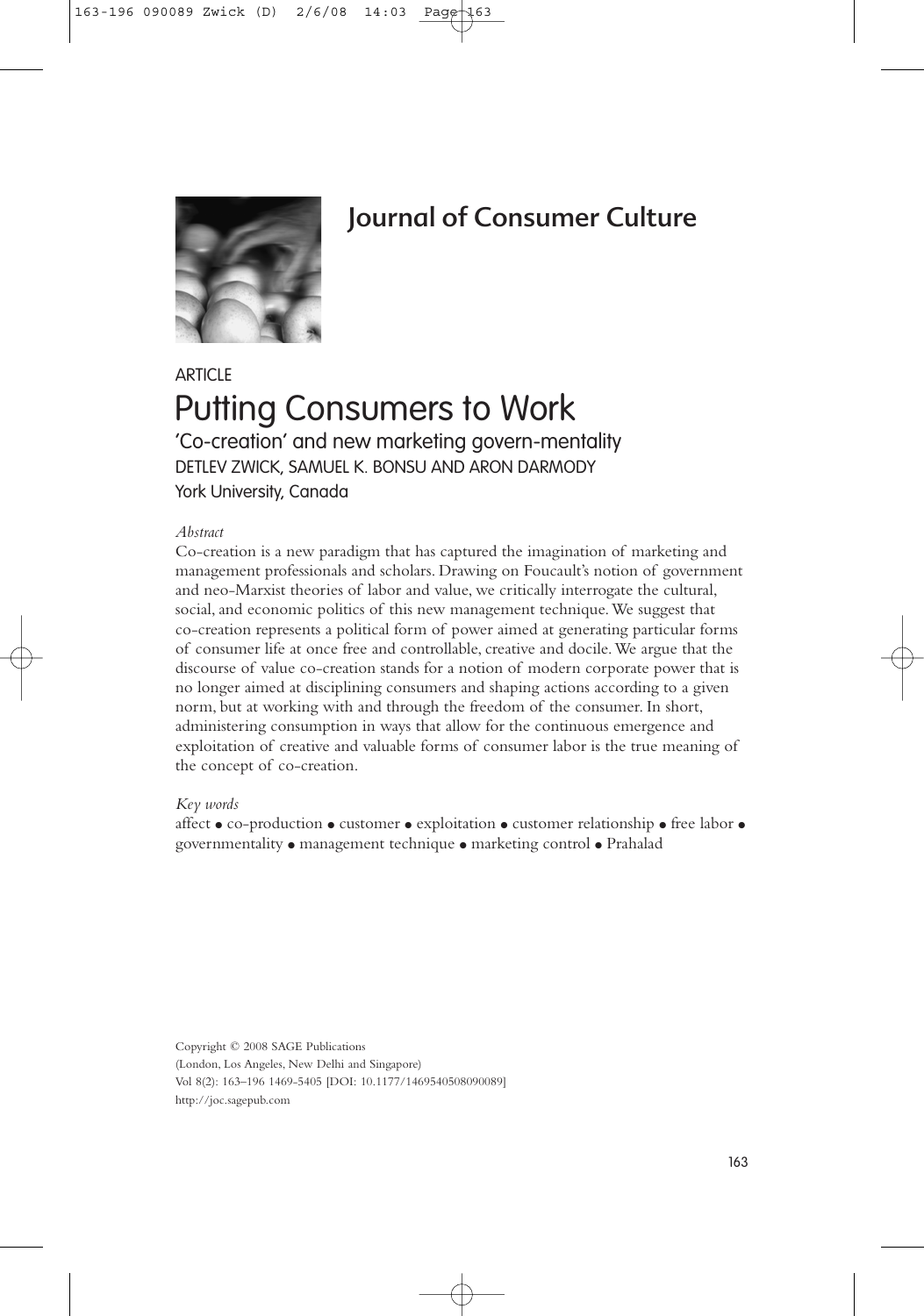Today the customer is in charge and whoever is best at putting the customer in charge makes all the money.

> (Stephen F. Quinn, Senior Vice President for Marketing, Wal-Mart quoted in Elliott, 2006)

Consumers wrest control away from brand management control freaks . . . get over it. Turning your brand over to the consumer is taking control – and in fact, if you do, they'll return it to you in better shape.

(Russ Klein, President for global marketing, innovation and strategy, Burger King, quoted in Elliott, 2006)

A SPECTER IS haunting contemporary marketers – the specter of the 'Free Consumer'. All the marketing powers, business academics, advertising agents, marketing executives, and journalists have entered into a holy alliance to (no, not exorcise!) understand, celebrate, and ultimately harness this specter. The image in the epigraphs, of a brave new world where nonplussed marketers have lost control over the management of their 'core assets' such as brands and customers, has diffused quickly through the halls of business schools and corporations (Prahalad and Ramaswamy, 2000; Tapscott and Williams, 2006). Interestingly, wistful longing for a time past is absent in the plethora of articles, books, and commentaries offered on the topic by today's marketing thought leaders. Rather, we see a collective embrace of the idea of a newly empowered, entrepreneurial, and liberated consumer subject, presumably because of the promise such a consumer presents in creating 'competitive advantage' and market opportunities for the discerning 'New Marketer' (Moor, 2003). Consequently, the increasingly popular proclamations of the demise of *old* marketing, characterized by control over brand and demand, is superseded by almost activist-style declarations that *new* marketing in the 21st century requires the fundamental realization that *customers are in charge* (e.g. Kelly, 1998; Pine and Gilmore, 1999; Schmitt, 1999; Levine, 2000).

In this article, we explore the ideological aspects of this latest business buzz that urges marketing managers to use customers as a source of competence and put them to work (Prahalad and Ramaswamy, 2000: 81). We are not interested in examining whether or not consumers are in fact in charge, or even what 'being in charge' would mean exactly. Rather, we focus our critique on the larger marketing project currently underway that reconfigures the production of use and exchange value – previously considered internal to, as well as the sole purvey and 'competitive advantage' of the firm – as increasingly dependent upon the active participation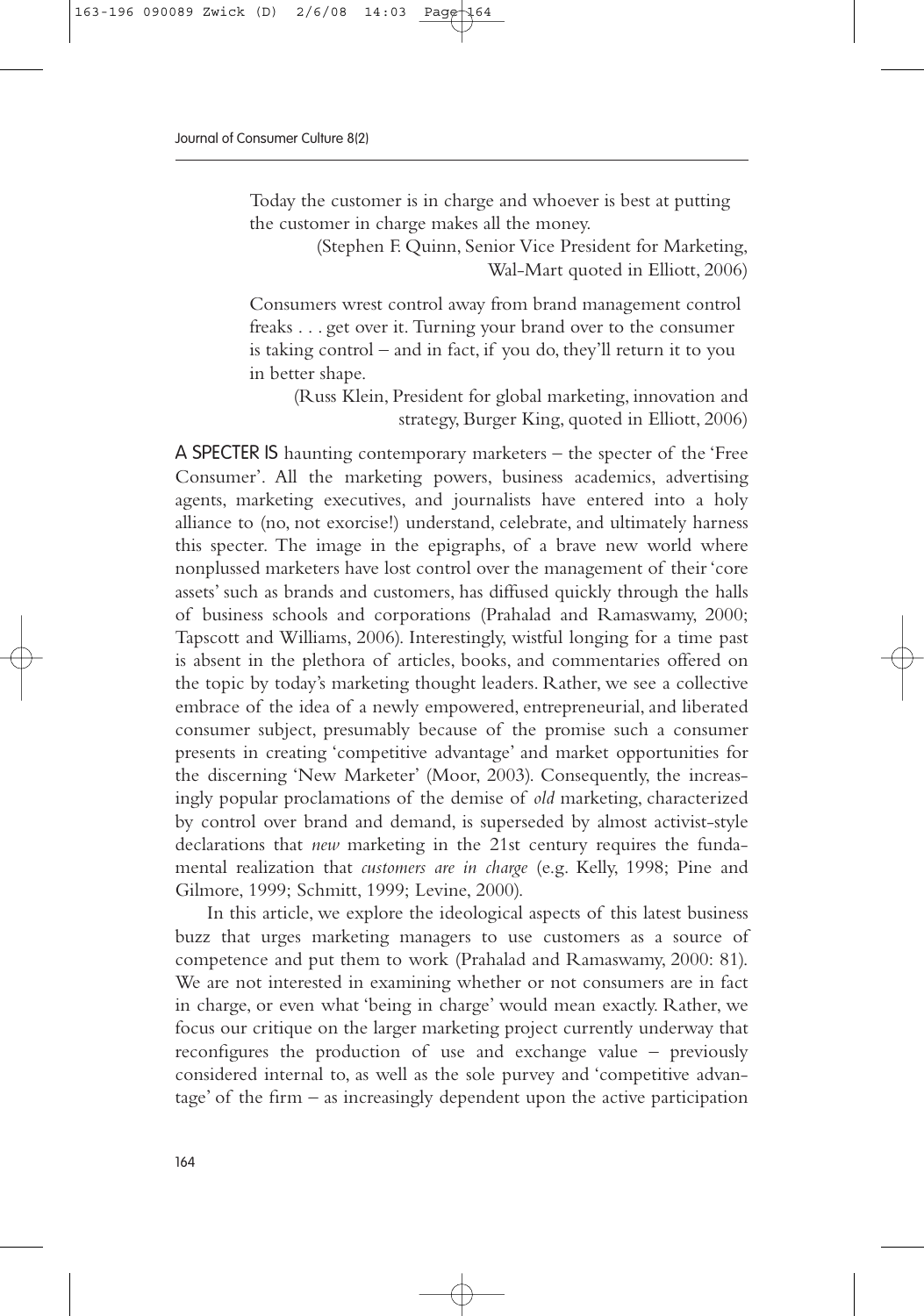of formerly passive(ied) consumers (Lagace, 2004). Toward this end, we assess two new popular management and marketing techniques,'value cocreation' and the 'service-dominant logic of marketing', that promote the inevitability of a world of close, productive, and mutually beneficial company–customer relationships, paying particular attention to the ways in which the new consumer subject 'works' through the concept of 'customer relationship' to update strategies of marketing control and consumer exploitation. We suggest that companies' latest redesigning of customer management strategies uses what Foucault (1991) termed government. Unlike the more top-down approach of disciplinary power, which is aimed at shaping the actions of individuals through the imposition of orders,rules, and norms, government works from the bottom up and represents a form of power that 'acts through practices that 'make up subjects' as free persons' (Rose, 1999: 95). It is, hence, a political form of power that aims at generating particular forms of life (Rose,1999; Rose,2001),which in the context of new strategies of customer management means 'the provision of particular ambiences that frame and partially anticipates the agency of consumers' (Arvidsson, 2006: 74).

Labels employed to capture this new business philosophy include 'value co-creation', a term coined by professors and global management gurus C.K. Prahalad<sup>1</sup> and Venkat Ramaswamy (Prahalad and Ramaswamy, 2000; Prahalad and Ramaswamy, 2002; Prahalad and Ramaswamy, 2004a; Prahalad and Ramaswamy, 2004b), and the somewhat odd-sounding 'service-dominant logic of marketing', put forth by marketing professors Stephen Vargo and Robert Lusch (Vargo and Lusch,2004; Lusch and Vargo, 2006). Both of these labels contain as their central idea that control over consumers and markets can best be achieved by providing managed and dynamic *platforms for consumer practice* (cf. Lury, 2004), which on the one hand free the creativity and know-how of consumers, and on the other channel these consumer activities in ways desired by the marketers. Customer management, then, as the exertion of political power to produce particular forms of life, clearly does not mean domination because marketers presuppose, and in fact expect, the consumer subject to act, innovate, tinker and run free. The marketing challenge posed by the cocreation model rests, of course, with establishing ambiences that program consumer freedom to evolve in ways that permit the harnessing of consumers' newly liberated, productive capabilities.

As a result of this strategic reconfiguration of customer government, the production of use and exchange value of a product or service increasingly depends on generating and capturing iterative social communication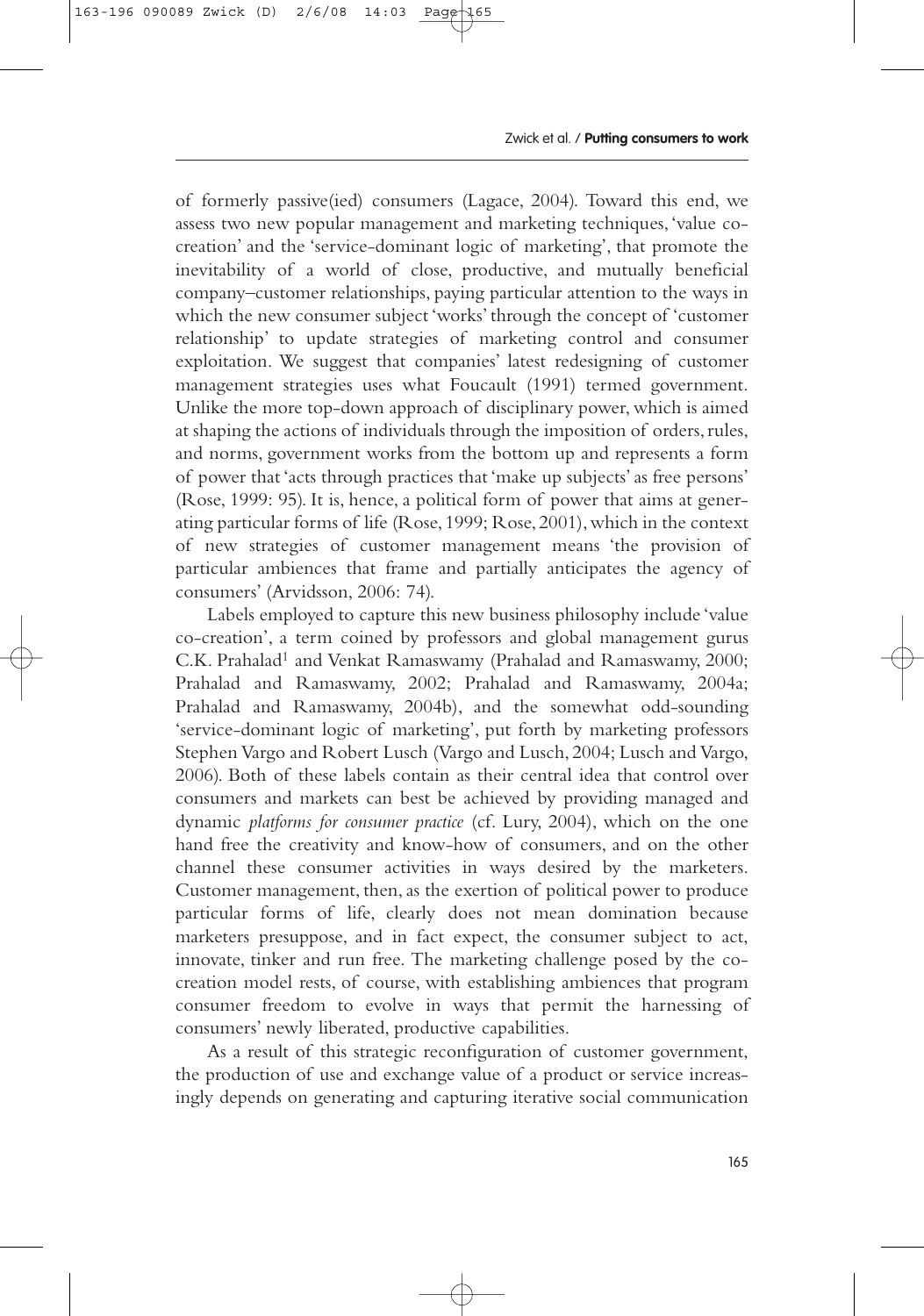and cooperation between corporations and consumers as well as between consumers themselves (Sheth et al., 2000; Joshi and Sharma, 2004; Prahalad and Ramaswamy, 2004b; Vargo and Lusch, 2004). Put differently, use value as economic value is understood as being created jointly by customers and producers and has been re-christened, rather curiously, as 'value-in-use' (Vargo and Lusch, 2004). Seen from this vantage point, co-creation principles represent part of a larger reconfiguration of labor and power characteristic of contemporary, knowledge-based capitalism (Terranova, 2004).

The idea of putting customers to work is not entirely new.For instance, Ritzer (2004) observed the increasing rationalization processes of companies in a McDonaldizing world that have long relied on the appropriation of customer work. McDonald's restaurants turn customers into waiters and cleaning personnel for example, while the automated teller machine (ATM) 'allows everyone to work, for at least a few moments, as an unpaid bank teller' (Ritzer, 2004: 63) and with the internet becoming a staple of everyday consumer lives, companies find ever more innovative ways to extract free labor from the consumer (Terranova, 2000; Reed, 2005). What we want to show in this article is that the concept of cocreation signifies the transfer of the McDonaldization logic of customer work from the sphere of production and process efficiency (see Ritzer, 2004) to that of new product development and innovation. In other words, we see a co-creation economy as driven by the need of capital to set up processes that enable the liberation and capture of large repositories of technical, social, and cultural competence in places previously considered outside the production of monetary value. In short, the co-creation economy is about experimenting with new possibilities for value creation that are based on the expropriation of free cultural, technological, social, and affective labor of the consumer masses.

Based on the cooperation with and among consumers, co-creation represents a dialogical model that no longer privileges the company's vision of production and thus what constitutes, in the jargon of the marketing profession, 'customer value'. Therefore, rather than putting customers to work as more or less unskilled workers to further rationalize (Fordist) production processes and their focus on predictability, calculability, and efficiency, co-creation instead aspires to build ambiences that foster contingency, experimentation, and playfulness among consumers. From this perspective, customers are configured as uniquely skilled workers who, for the production of value-in-use to occur, must be given full rein to articulate their inimitable requirements and share their knowledge (Prahalad and Ramaswamy, 2004b) as inputs to the manufacturing process. The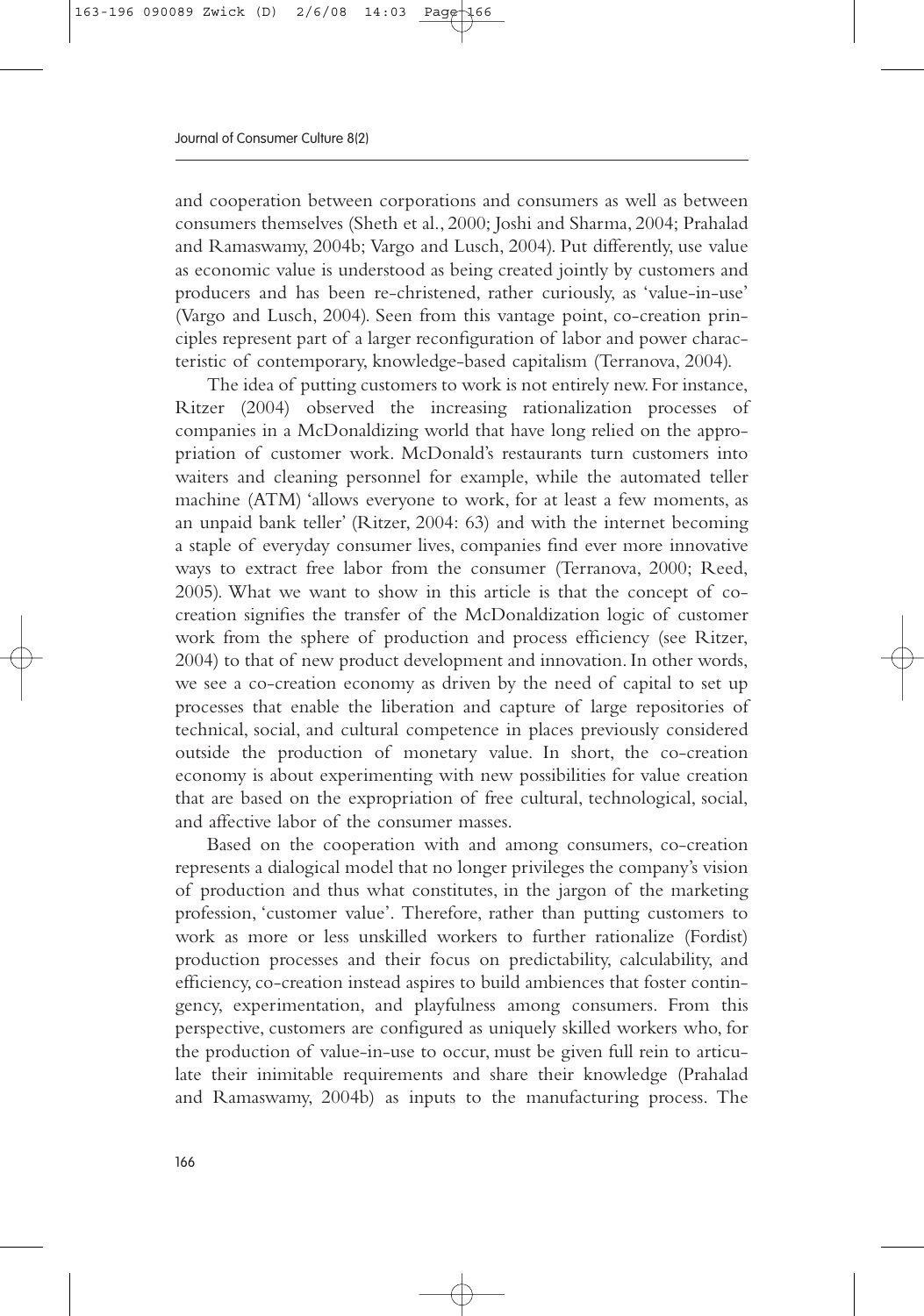management of what may more aptly be described as post-Fordist customer workers – because it is now based less on performing routine acts of production and more on consumer affect, knowledge, and social communication (Lazzarato, 1996; Arvidsson, 2005) – requires a new understanding of the role of the company in the production process. Hence, co-creation marketers are beginning to reconfigure their own role as one where the company assumes the seemingly humble task of providing technological *resources* in the hope of fostering the creation of specific innovative and profitable forms of customer participation, or what Arvidsson (2007: 21) calls 'valuable new forms of life'.

Hence, marketing executives (such as Quinn and Klein quoted in the epigraphs, speaking not least from the perspective of 'old economy' companies Wal-Mart and Burger King) like to allude not only to the inevitability of rising consumer power but also to the strategic imperative of voluntarily handing over control to consumers in order to ensure future profitability. Behind this 'surrender' is advertising and marketing professionals' increasingly widespread belief that the consumer masses have become unfortunately unmanageable (see also Gabriel and Lang, 1995) but also, rather fortunately, now provide a stock of almost unimaginable creative and innovative talent that awaits 'leveraging' by smart companies (Prahalad and Ramaswamy, 2000; von Hippel, 2005). A quickly growing literature in academic and trade journals has sprung up to spread the gospel of the consumer's charmed transformation from a passive recipient of messages and commodities to an active interpreter and maker of both, a transformation often expressed by the neologism *prosumer*<sup>2</sup> (e.g. Prahalad and Ramaswamy, 2004b; Jenkins, 2006; Tapscott and Williams, 2006; von Hippel, 2005).3

Our primary pursuit in this article is to excavate the ideological underpinnings on which this latest innovation in the field of popular marketing and management techniques rests (see, e.g. Thrift, 2005).<sup>4</sup> Specifically, we provide a critique of what are certainly distinct but nevertheless conceptually related discussions on 'value co-creation' and the new 'servicedominant logic of marketing'. We propose that what is being discursively constructed under these two headings has more to do with a need to reconfigure marketing as a technology of consumer exploitation and control suitable for the complex machinations of global information capitalism than with a concern for increasing 'customer value'. From this perspective, the idea of the 'free consumer' never really threatened the control needs of corporations. On the contrary, free consumers are the result of strategic corporate practices of consumer government that now operate 'in an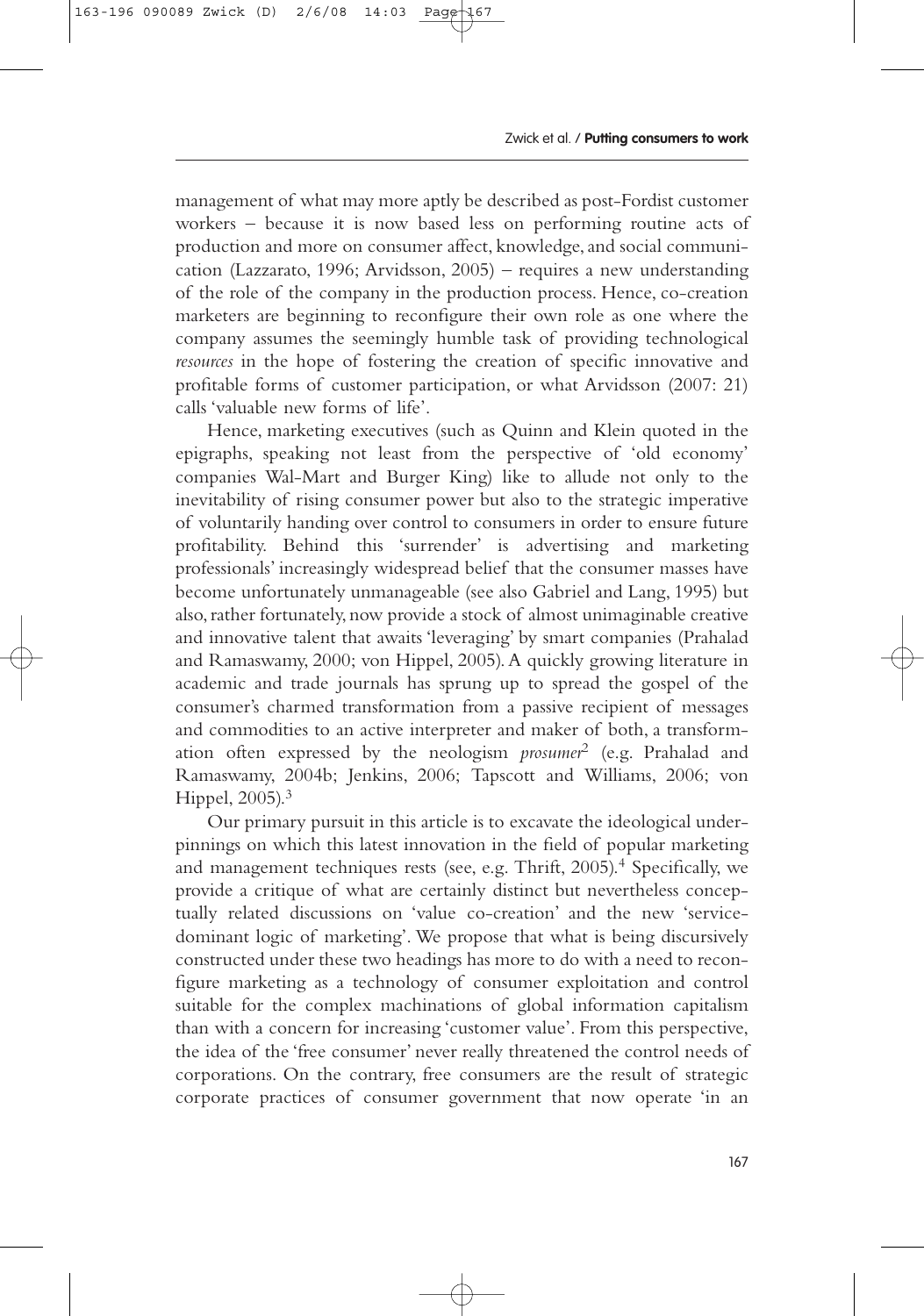expanded range of everyday spaces' (Moor, 2003: 39). In short, continued corporate control and sustained competitiveness require a free consumer subject.

We consider these latest management and marketing schemes as part of a larger, ongoing exercise by producers to reduce the distance between production and consumption (Negus, 2002; Thrift, 2005). Marketing's desire to produce cultural conditions that allow for more subtle ways to insert brands and products deeply into the fabric of consumer lifeworlds has resulted in a style of marketing practice that now aims at completely drawing consumers into the production and, more importantly, *innovation* process itself. This practice, rather fortuitously, invites those consumers into the fold that tend to mount the most stubborn resistance to corporate power, including political and counter-cultural activists, as well as opensource innovators (see Frank, 1999; Arvidsson, 2001; Heath and Potter, 2004; von Hippel, 2005; Holt, 2006). We argue that by constructing consumers as partners in mutually beneficial innovation and production processes, companies are not only exploiting consumer labor but are also reducing the risk of consumer behavior evolving in ways other than prescribed by the company (De Certeau, 1984; Lury, 2004).

Clearly, then, Fordist technologies of control such as McDonaldization (Ritzer, 2004) are hardly rendered obsolete, as they still offer companies effective ways to ensure efficient and predictable customer performance in highly rationalized production processes. Nevertheless, co-creation expands upon Fordist modes of control by transforming resistance and opposition to marketing power into a source of economic value and by actively *encouraging* consumer experimentation and innovation, even if resistive in nature. To be sure, co-creation is not about the end of efficiency, calculability, predictability, and control because in the final analysis, it represents an effort to *re-*rationalize key drivers of economic growth, innovation and new product development, by bringing within the confines of the company walls an autonomous, unpaid, and creative consumer workforce.

We begin our discussion with a brief history of the notion of 'customer relationship' in marketing in an effort to accentuate its unique articulation within the emerging mode of customer government. The evolution of the concept of customer relationship provides a foundational avenue for marketers to legitimize the core tenets of value co-creation and service-dominant marketing. Marketers typically consider having relationships with customers as something to which corporations should aspire, because good relationships translate into higher profits (Price and Arnould, 1999). The ideology of the customer relationship, reproduced *ad nauseam*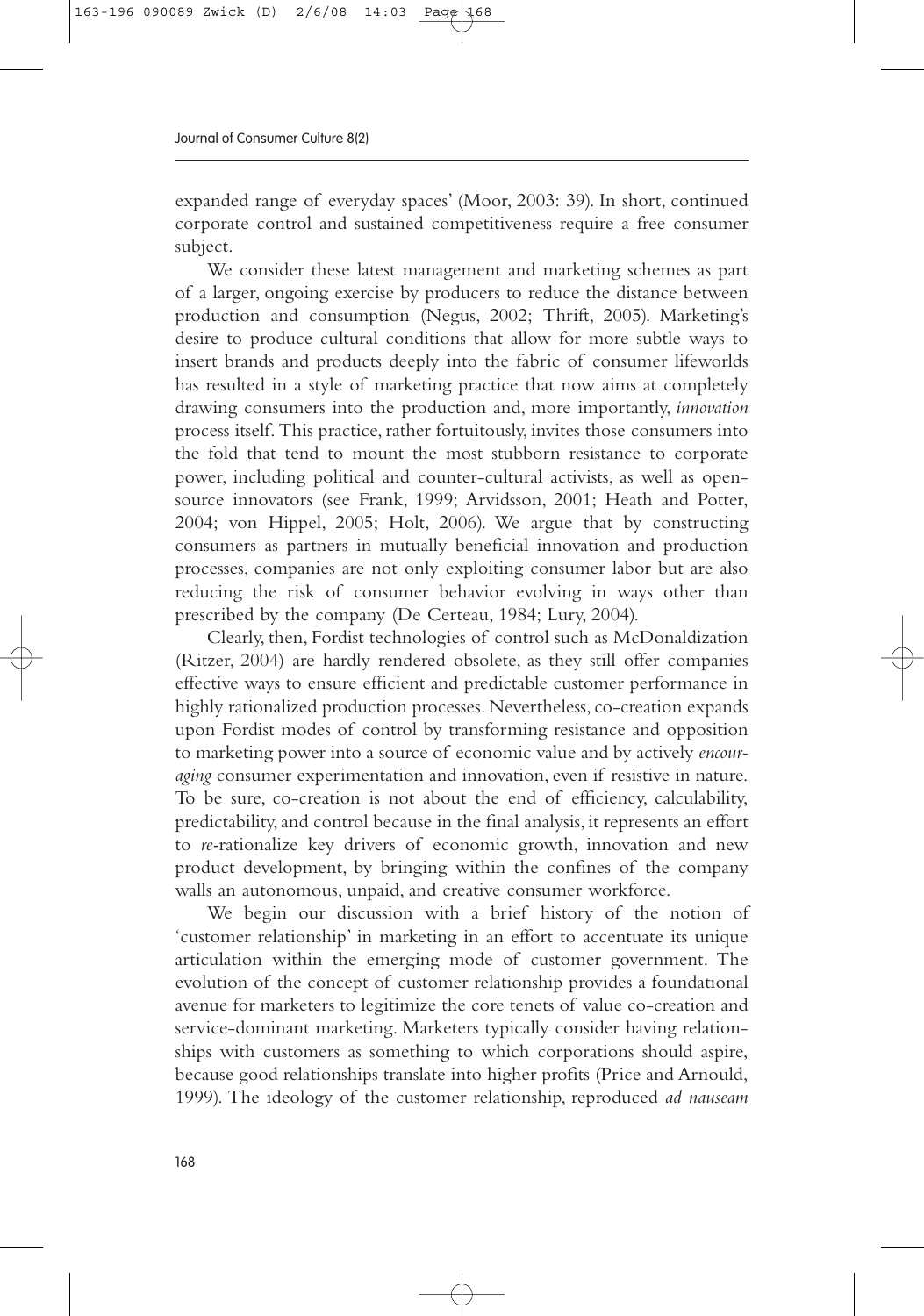in business school classrooms and corporate workshops, is now so deeply entrenched in the contemporary marketing discourse that its cultural politics are rarely, if ever, questioned. The genealogy of the concept we present in this article admittedly falls short of the comprehensive theoretical treatment it deserves.However,we do hope to demonstrate that marketing's arrival at a point where exploitative market dependencies and unequal exchange relations are posited as 'relationships' is a recent event that answers to the economic needs of capital.

### THE INVENTION OF 'CUSTOMER RELATIONS' IN MARKETING THOUGHT

Fordism was the cutting-edge management and production format in early 20th-century America (see Gramsci, 1971; Hardt and Negri, 2000: 219–350). The profession of marketing management emerged out of this environment and initially assumed a pragmatic emphasis on production and distribution efficiencies (Bartels, 1988; Venkatesh and Penaloza, 2006). The recent marketing focus on the consumer as a psychosocially complex collection of needs, wants and desires did not emerge until the 1940s (Miller and Rose, 1997; Rose, 1997). The resulting mobilization of consumer needs as inputs for marketing theory and practice had its unique challenges.For one,it was the first time in the industrial age that firms faced the challenge of aligning an inflexible mode of production with what seemed to be a complex and fragmented market. An initial solution to this problem involved market research activities that supported the construction of the consumer as a relatively stable, homogeneous, and immobile target who could be managed with advertising and other units of the marketer's arsenal (Beniger, 1986). Thus, the technology and language of early market research (or 'commercial research' as it was then called (see Elmer, 2004)) emerged not as a means of seeking consumer input, but as a social process for managing consumers, reducing marketing complexities, and improving production efficiencies (Arvidsson, 2004).

Venkatesh and Penaloza (2006) note that the notion of the consumer as a physical and psychological itinerant whose needs and wants vary on spatial and temporal context was born primarily out of the work undertaken by psychologically inclined market researcher Sidney Levy and management theorist Peter Drucker throughout the 1950s and 1960s. Drucker and Levy posited that the primary challenge of the firm lay in identifying and responding to consumers' changing needs and wants in the market (see e.g. Drucker, 1950; Drucker, 1954; Levy, 1959). Of course, these needs and wants were not independent of the marketing environment in which the consumer resided. Through the management of a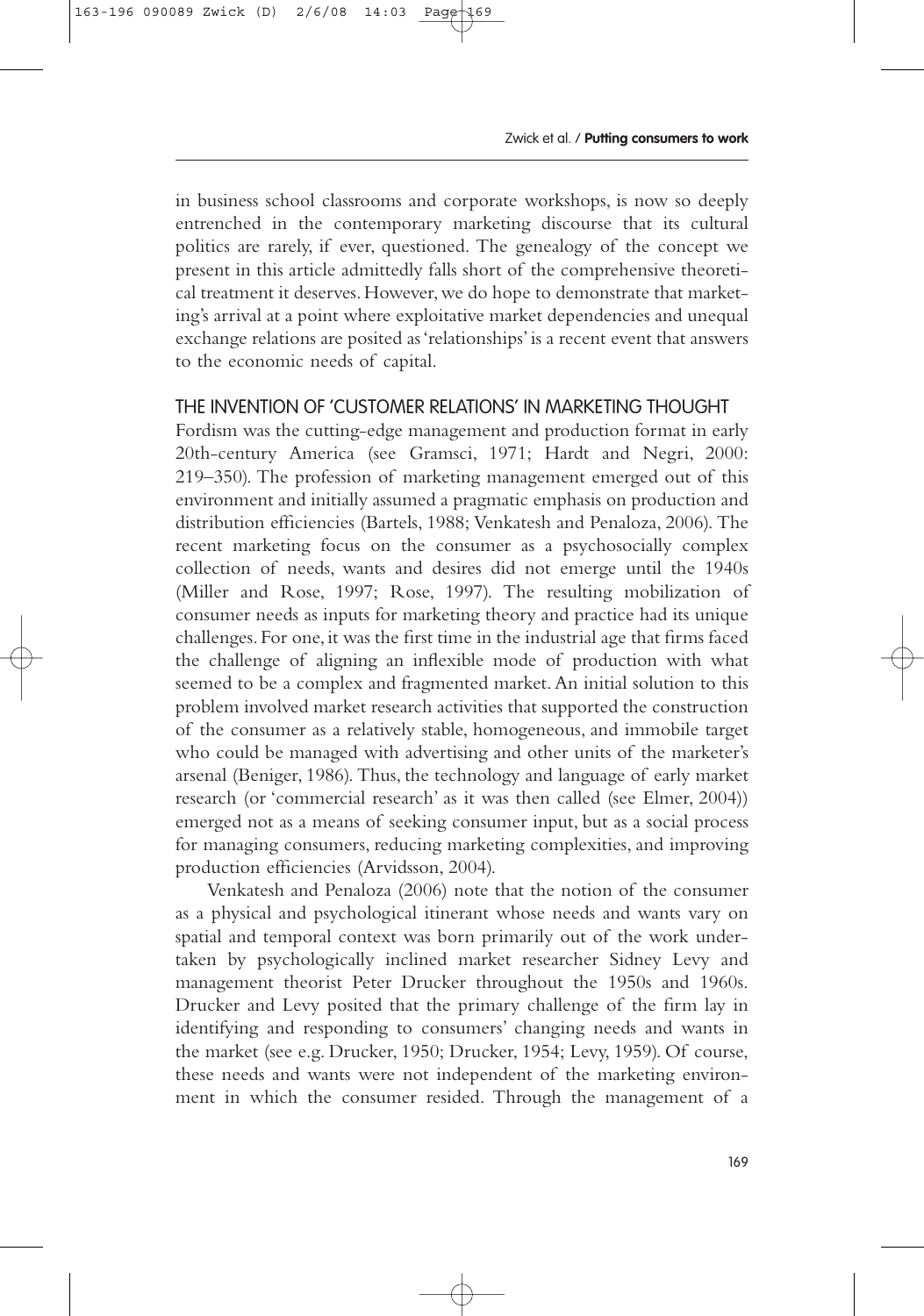quickly transforming media landscape, advertising and marketing professionals provided relevant cues that aimed at fashioning consumer needs,wants,and behavior in the market.The production process was ostensively geared toward satisfying consumers' needs and wants rather than simply maximizing output. This feedback mechanism begot and sustained the focus on the consumer that pervades contemporary marketing discourse.

These developments coincided with the rise of contemporary marketing icon Philip Kotler, who promoted practical marketing guidelines such as the 'marketing mix' (Culliton, 1948; Borden, 1964) and the 'marketing concept' (Keith, 1960) to business students around the world. Kotler<sup>5</sup> declared that achieving 'customer satisfaction' required the channeling of all efforts of the firm into identifying and meeting customer needs in specific times and spaces. For Kotler, marketing had taken on the character of an 'applied behavioral science' (Kotler, 1972: 46). His promise to the emerging legion of professional marketers was that a concern with production efficiencies should be subordinate to discovering what customers wanted. He argued that such acquiescence would ultimately prove to be a superior firm strategy for securing market share and maximizing profits relative to a production-driven model that assesses opportunities based on a firm's manufacturing efficiencies (see e.g. Kotler and Levy, 1969; Kotler, 1972).

The 'applied behavioral science' revolution started a trend in academic and corporate marketing departments toward conceptualizing the consumer as a complex entity whose desire to consume may be boundless (as maintained by the economic branch) but whose motivations to consume (the *what* and more importantly *why* of consumption) are not well understood. To address this lacuna, marketing theorists used the discipline's premier academic outlets to supply the next generation of marketers with theoretical knowledge and conceptual tools such as relationship marketing (Morgan and Hunt, 1994), market orientation (Kohli and Jaworski, 1990; Narver and Slater, 1990; Kennedy et al., 2003), and customer relationship management (Payne and Frow, 2005; Ryals, 2005), all of which propagate the view that consumers are difficult to manage and control but are nevertheless responsive to available marketing and management techniques. This newer framing of the consumer formed the foundation for preparing marketing managers for the increasingly complicated rules of engagement with a consumer subject who is demonstrably harder to please and persuade.6 Moreover, the task of satisfying and retaining customers – *customer retention* represents the holy grail of modern marketing – appears to be an uphill battle given a consumer's changing needs and wants.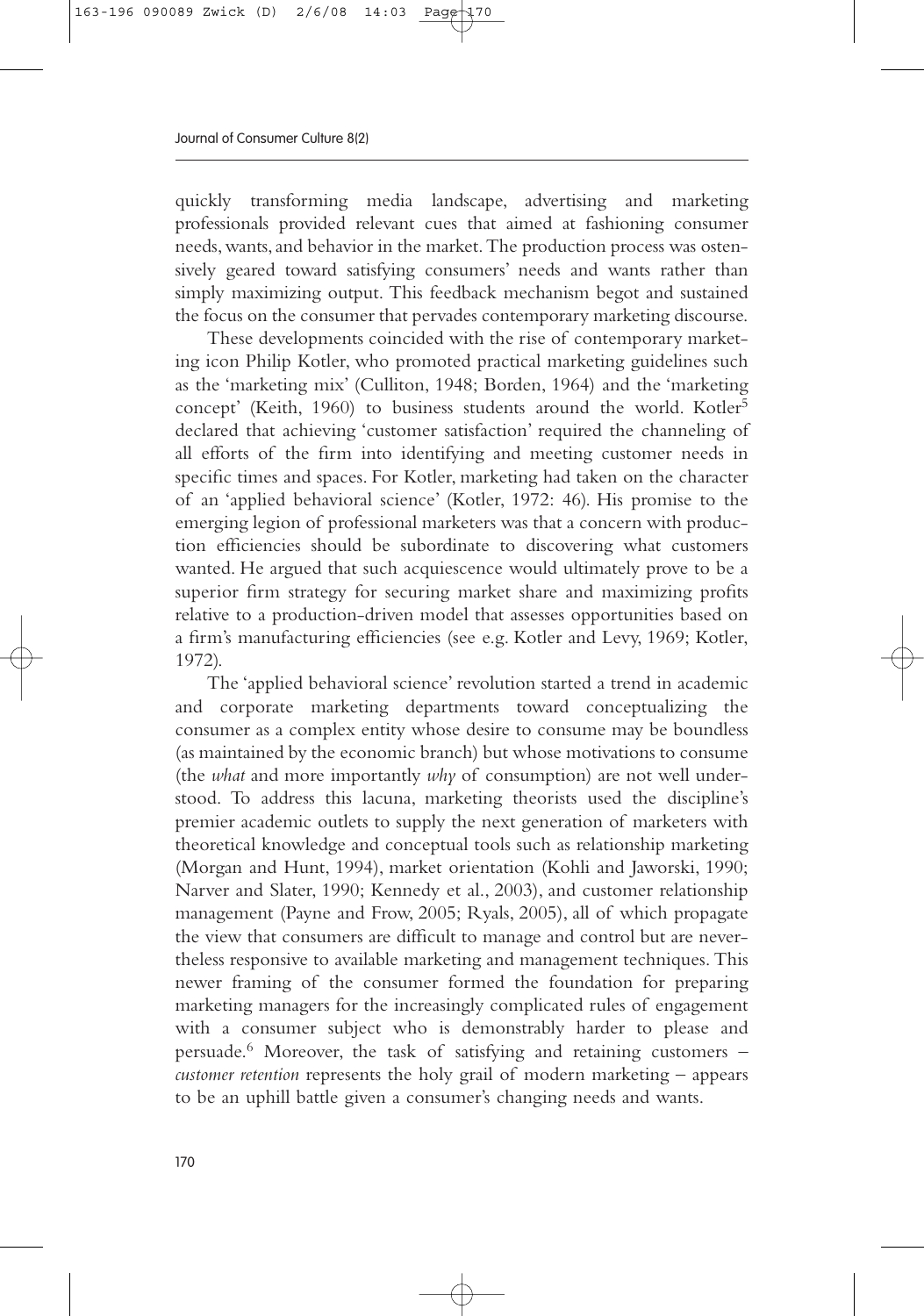Therefore,building relationships with customers becomes at once more important for ensuring continued profits, yet less likely to occur. To further complicate matters, the 1990s brought about what some commentators have described as the heady days of hyper-competition (see e.g. D'Aveni and Gunther, 1994), a condition characterized by excess capacities of progressively more, and more alike, brands and products vying for the same consumer dollar (see also Barber, 2007). Under such circumstances, today's marketers do not consider merely satisfying consumers to be a sufficient barrier of resistance to prevent customer defection (Haughton, 2005). Rather, securing future business from capricious, unfaithful, and demanding buyers now requires nothing less than customer *delight* (Pardee, 1996; Keiningham and Vavra, 2001; Seth and Seth, 2005). The increasing difficulty in delighting and retaining customers, however, has not changed the primary ground rule of firm–customer engagements: the relationship is still one dominated by the firm, but with a need for an increasingly intimate involvement with the customer (Vandermerwe, 2004).

Recently, marketers have developed new systems of representation whereby consumer identities are configured as a mutable, mobile, and evershifting terrain. The gainful navigation of this terrain requires marketing professionals to continuously improve modes of *knowing* and *relating* to consumers7 (Peppers and Rogers, 1993). This has become more difficult in the era of postmodern markets (Holt, 2000) characterized by an unmanageable and fickle consumer sphinx (Gabriel and Lang, 1995; Firat and Dholakia, 1998). Advertising agencies and 'trend scouts' provide us with ample evidence that consistently confirms the postmodern consumer's growing weariness and increasingly cynical attitude toward all forms of overt marketing and advertising assaults (Frank, 1999; 2000). This consumer is deemed impervious to most forms of marketing control, and delights in the playful and ingenious subversion of corporate marketing communication and dominant meanings to suit their own individual and collective political projects (Frank, 1999; Holt, 2006).8 Consequently, the most recent models posit a market populated by consumers whose tastes and patterns are increasingly fluid, fragmented, heterogeneous, and less amenable to categorization, management, and direction (Firat and Dholakia, 1998; Thompson and Troester, 2002).

Marketing thought leaders understand that trying to manage and control a mass of protean and agentic consumers cannot be undertaken with the same rudimentary tools that may have worked when consumers were still imagined as more or less passive participants with homogeneous needs and wants (Tapscott, 1999; Tapscott et al., 2000; Prahalad and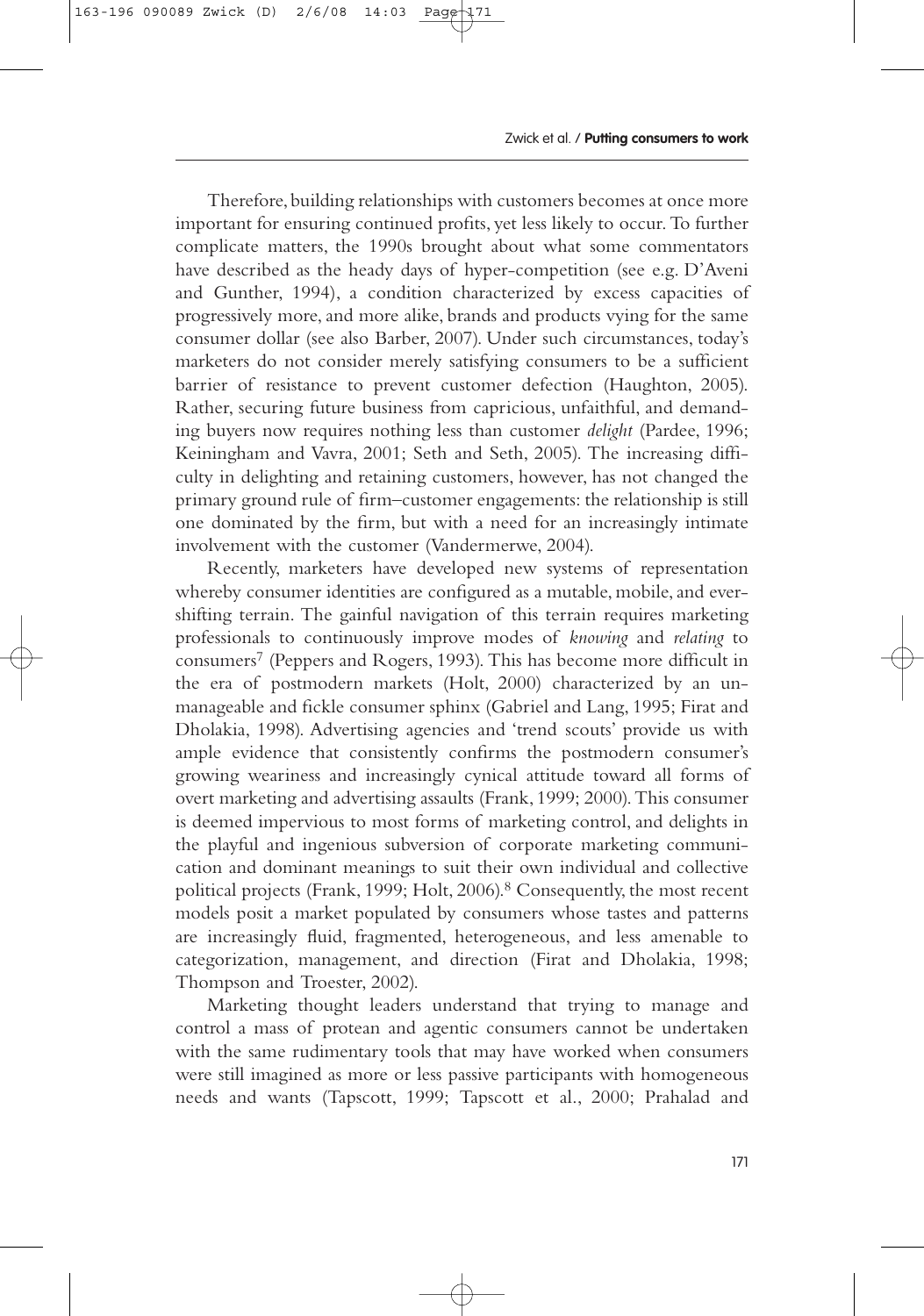Ramaswamy, 2004b). Sales-through-domination, as Thomas Frank (2000) points out, no longer holds the cachet it once did. Instead, marketers have refashioned themselves as 'marketplace partners' for consumers who are presumably looking for mutually beneficial relationships with corporations (see, e.g. Price and Arnould, 1999). Hence, the emergence of the cocreation model with its emphasis on social communication and cooperation cannot be fully grasped without proper placement in the larger historical context of the evolution of the consumer subject in marketing management.

## VALUE CO-CREATION

Value co-creation is the latest of what seems to be a reliable flow of popular management techniques (Ritzer, 2004; Thrift, 2005). Developed by professors and global management gurus C.K. Prahalad and Venkat Ramaswamy, co-creation represents a radicalization of the customercentricity that is a cornerstone of the 'Kotlerite' doctrine of marketing thought (see, e.g. Kotler, 1972; Kotler and Levy, 1969) and its descendant philosophies (e.g.Kohli and Jaworski,1990; Narver and Slater,1990; Morgan and Hunt, 1994; Kennedy et al., 2003; Payne and Frow, 2005). Central to Prahalad and Ramaswamy's argument is their re-conceptualization of the market from a mundane site of exchange to a buzzing and vibrant 'communication hive' (Tapscott and Williams, 2006) where consumers and producers jointly create innovative products and experiences. In many ways these theorists echo discussions prevalent in the 1980s and 90s about how to manage workers in the knowledge economy because the co-creation paradigm deliberately posits consumers as knowledge workers.

For Prahalad and Ramaswamy and others (see Tapscott and Williams, 2006) consumers have specialized competencies and skills that companies are unable to match or even understand. This suggests two special challenges for managers: first, to attract and retain these consumers, and second, to provide a creative and open communications environment where such consumers *qua workers* can effectively apply and enhance their knowledge for the benefit of everyone (see Tapscott, 1995: 35; Thrift, 2005). The market thus becomes a platform for participation in a culture of exchange, where companies offer consumers resources to create, and where consumers offer to companies 'a contact with the fast-moving world of knowledge in general' (Terranova, 2000: 37). The market, in the view of the co-creationists, has been transformed into a channel through which 'human intelligence' renews its capacity to produce (Terranova, 2000: 37).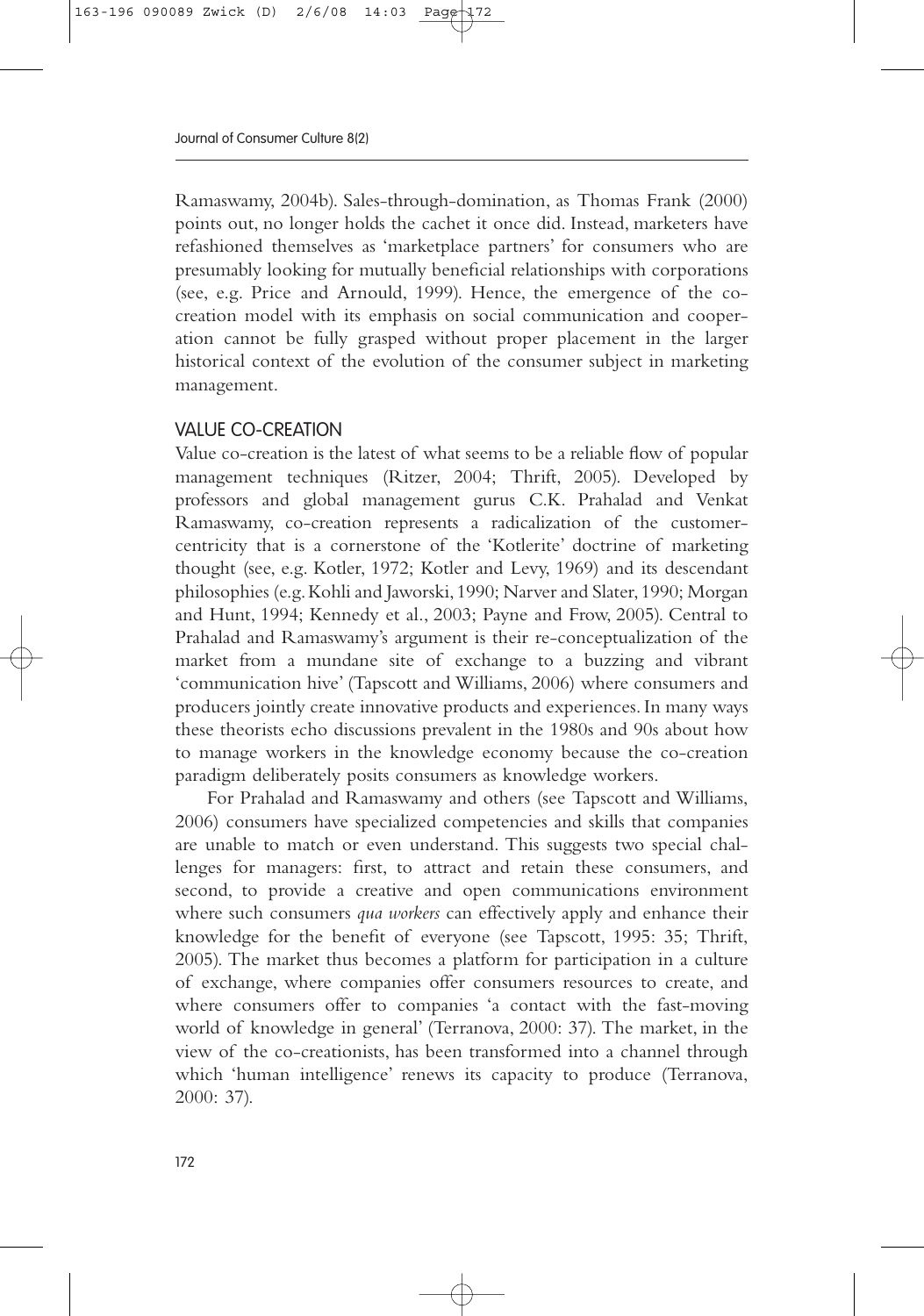A parallel to Prahalad and Ramaswamy's concept of co-creation in the marketing domain is offered by scholars Stephen Vargo and Robert Lusch (2004). Vargo and Lusch suggest that marketing has progressed from its Fordist roots and concern with the efficient production and distribution of goods to what they believe to be a necessary preoccupation with devising, marketing, and delivering services. These scholars argue that today's economy is 'service-dominant'(S-D) as opposed to being 'goods-dominant' (G-D). They note that the emphasis on the efficient production and distribution of goods in the G-D logic supports tendencies toward standardized goods produced 'away from the market' that are then inventoried until demanded. However, a major problem that Vargo and Lusch identify with the G-D logic is that goods do not really represent the end-products that companies exchange with consumers. Rather, goods are only 'intermediate 'products' that consumers use as 'appliances in value-creation processes' (Vargo and Lusch, 2004: 7).

This commodity-as-resource perspective echoes Prahalad and Ramaswamy's notion of the commodity as a value proposition. The significance of this reframing of commodities as service components lies in its implicit recognition of an active role for consumer participation in the successful production and commodification of all goods and services. If everything – *including* goods – becomes a service as suggested by the S-D logic, then the consumer becomes enlisted as a permanent member of the company's production and marketing project,<sup>9</sup> and as such they need to be governed in ways that make sense for the corporation. To this end, companies reconfigure consumers' potentially threatening unruliness in ways that make them more amenable to further rationalization, rapid innovation (even if 'merely' on the symbolic level such as changing a color scheme or brand messages<sup>10</sup>), and operational predictability at every level of the production process.

Theorizing consumers as free subjects who are capable of continuous self-transformation and are full of desire to make their lives the objects of practices of self-shaping (see Rose, 1999: 95), marketers have come to think of consumers as a source of permanently reproduced and updated cultural and social knowledge (see, e.g. Tapscott and Williams, 2006). From a marketing theoretical perspective, then, co-creation strategies are no longer designed to control demand in the traditional way by first scrutinizing and then satisfying customer needs. Rather, the idea is for marketing to position itself as a mere facilitator and partner of consumer ingenuity and agency. Proponents of this updated view argue that since use value is now determined by the customer (the 'value-in-use' notion) and commodities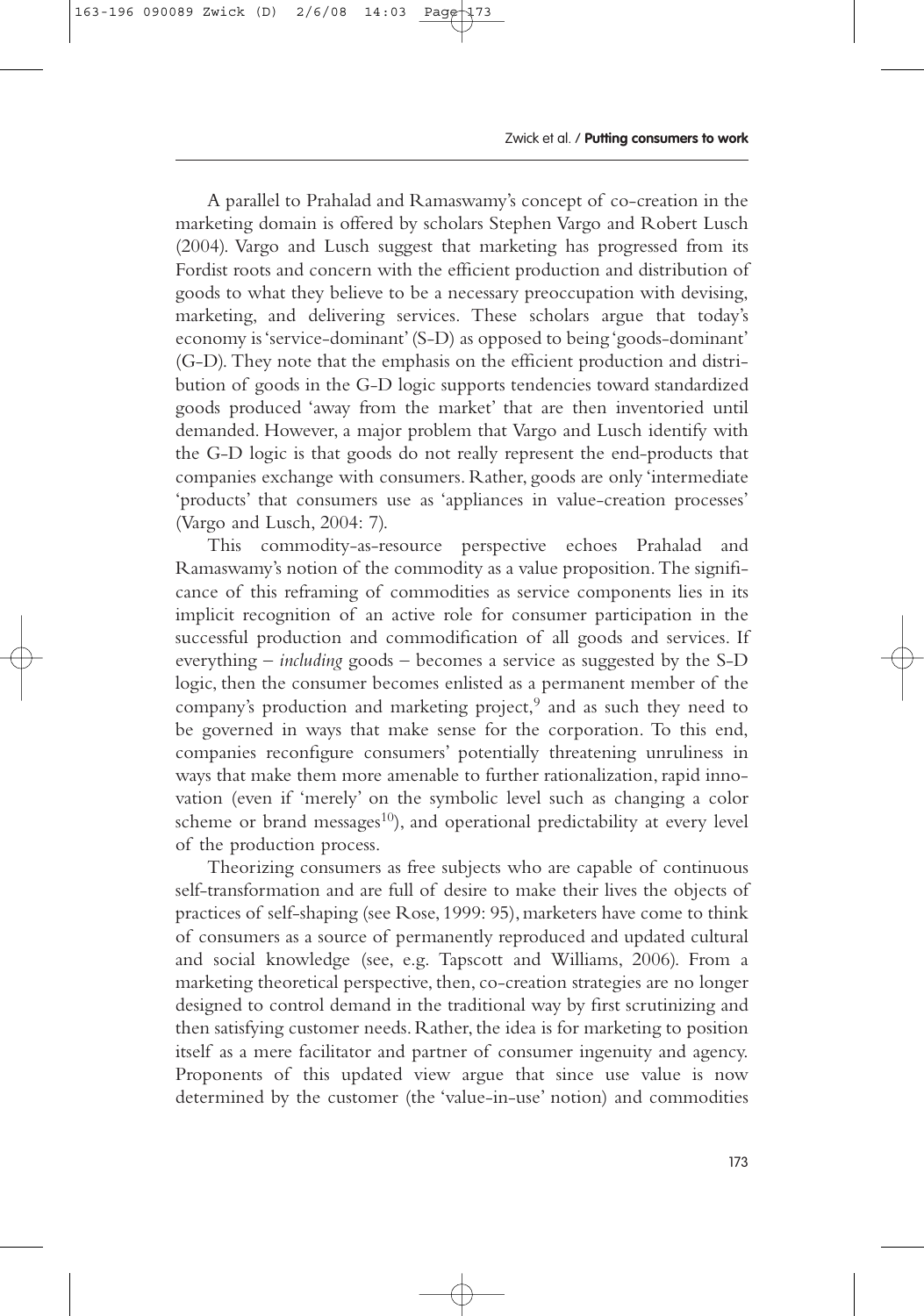represent mere resources for further appropriation by these entrepreneurial consumers, all marketing can do is offer 'value propositions', or suggestions, to consumers (Vargo and Lusch, 2004). In short, to be successful the modern marketer is encouraged to adopt the role of a facilitator of social communication and cooperation.

It is difficult not to be struck by the disconnection between the language of relationship, satisfaction, and freedom pervading academic and professional discourses on co-creation, on the one hand, and the reality of increasingly rationalized systems of service production and distribution that continuously streamline and dehumanize exchange relations between customers and companies, on the other (Ritzer, 2004). If we were to analyze our average day as consumers for instance, we would be hard pressed to find many examples that suggest that marketers are looking at us as valuable reservoirs of human intelligence. The vast majority of market interactions in our contemporary consumer culture (including, as Ritzer (2004) points out, schools, hospitals, and other public institutions) are governed by McDonaldized systems aimed at cost efficiencies, strict consumer population control, and predictability.

Still, while on the one hand advanced corporate capitalism purposefully eliminates authentic spaces for deviant and creative forms of consumption activities and offers rationalized simulations at best (see Gottdiener, 1997; Ritzer, 1999), companies have begun to realize the benefit of providing individuals with places for playful production of their own consumption experiences, a fact demonstrated by the popularity of numerous massively multiplayer online role-playing games (MMOGs), open-source and hacker cultures, and fan communities (e.g. Jenkins, 1992; Kozinets, 2001; Thomas, 2002; Kline et al., 2003; Hellekson and Busse, 2006). It is this productive fervor of the *common*, to use Hardt and Negri's (2000) term, that creates meanings, commodities, and experiences that corporations are unable to (re)produce within their own rationalized systems of production. Always on the lookout for new ideas, products, and services to market, managers are seeking ways to appropriate, control, and valorize the creativity of the common.

The new dominant logic of marketing and the entire co-creation program can thus be seen from the perspective of the corporation as an attempt to imagine a fundamentally altered relationship between marketers and consumers. The concept provides a re-theorization of the production of use value by suggesting that this aspect of the company's operations should no longer be confined to the firm but relies, at least in part, on the labor power of the consumer to continuously co-create – indeed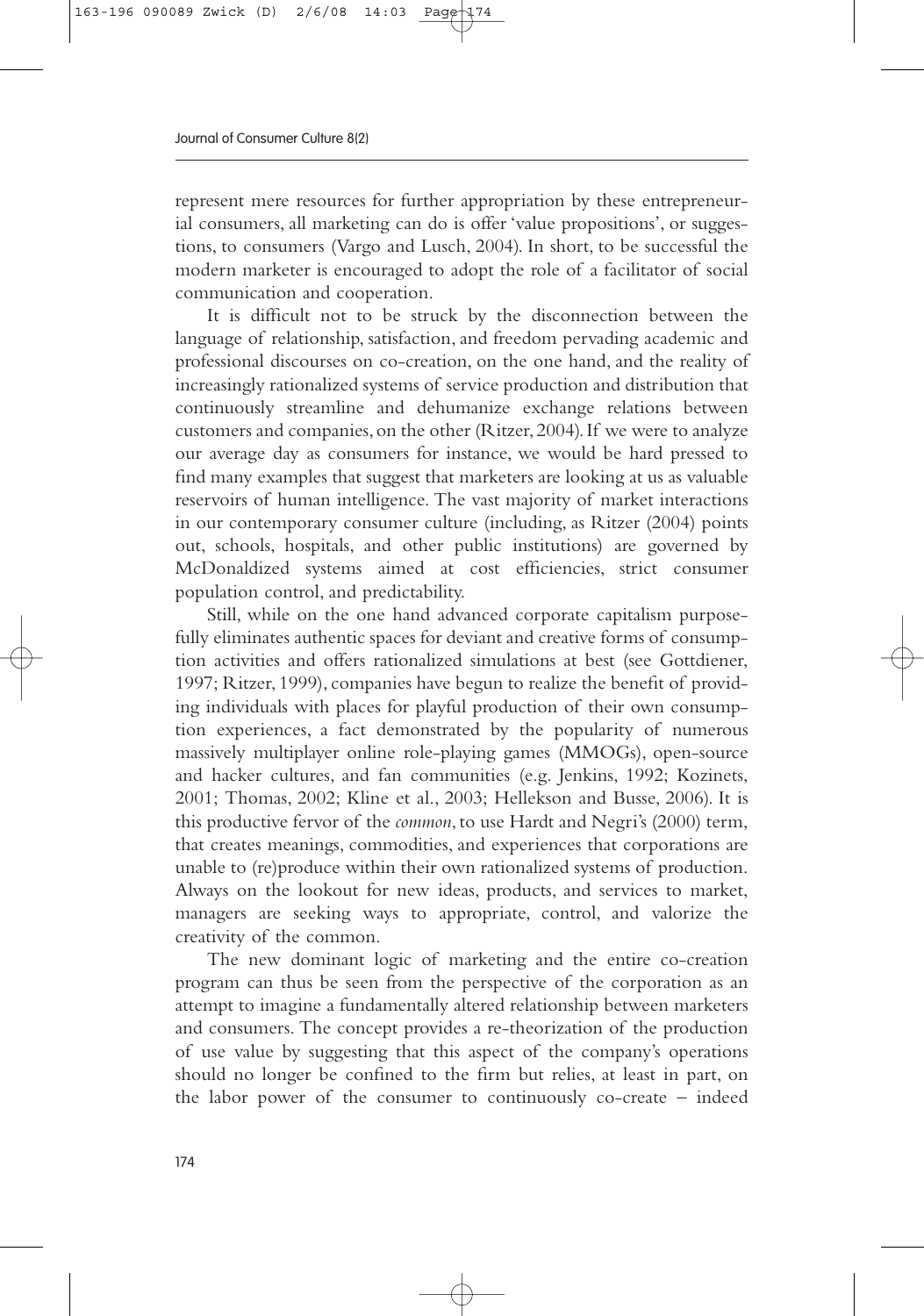co-innovate – value.Arvidsson (2005, 2006) makes a related point in stating that the contemporary mode of valorization of brands has increasingly come to depend on the immaterial labor of consumers to manufacture trust, affect, and shared meanings (see also Lury, 2004). The co-creation concept, however, goes beyond the idea of symbolic, immaterial coproduction of brand value by situating the consumer squarely within the process of ongoing *product* and *service* co-creation. After all, co-creation means that consumers receive little more than 'propositional value', whereas the realization of actual use value is dependent upon consumers' added labor input.

### THEORIZING CO-CREATION: GOVERNMENTALITY AND EXPLOITATION

Following Arvidsson's (2005, 2006) eloquent theorizing of consumerproduced brand value, we place the concept of co-creation within the general logic of production in late capitalist information economies (see also Terranova, 2000; Terranova, 2004). Central to Arvidsson's argument is the observation that postmodern information economies configure all communication, even 'looking', as part of the productive labor process (see also Jhally and Livant, 1986; Beller, 1998). This is so because communication produces information, which makes up the core resource of the information economy. Thus, similar to the conclusion of our earlier discussion, Arvidsson suggests that rather than maintaining the traditional separation of production (by corporations) and consumption (by consumers), we need to complicate this relationship once the circulation of information can be posited as production. Brand valuations, for example, are therefore increasingly dependent on the affective and immaterial labor of consumers (Arvidsson, 2006). Similarly, Terranova (2004: 73) emphasizes that the continuous value production in the digital economy of the information age is fueled by what she calls the 'free labor' of consumers as producers,which is 'simultaneously voluntarily given and unwaged,enjoyed and exploited'.

The idea of the collapse of communication into production opens up a theoretical space for understanding the effectiveness of co-creation as a tool for consumer exploitation.Value within this model is the result of *social* communication that occurs at the point of product use, thus continuously augmenting or altering the shape, content, and nature of the product through often (although not always) collective re-elaboration with every interaction. As consumers accept the marketer's value proposition and complement and elaborate on its meaning, effectiveness, and functionality, their activities are transformed into acts of production. From this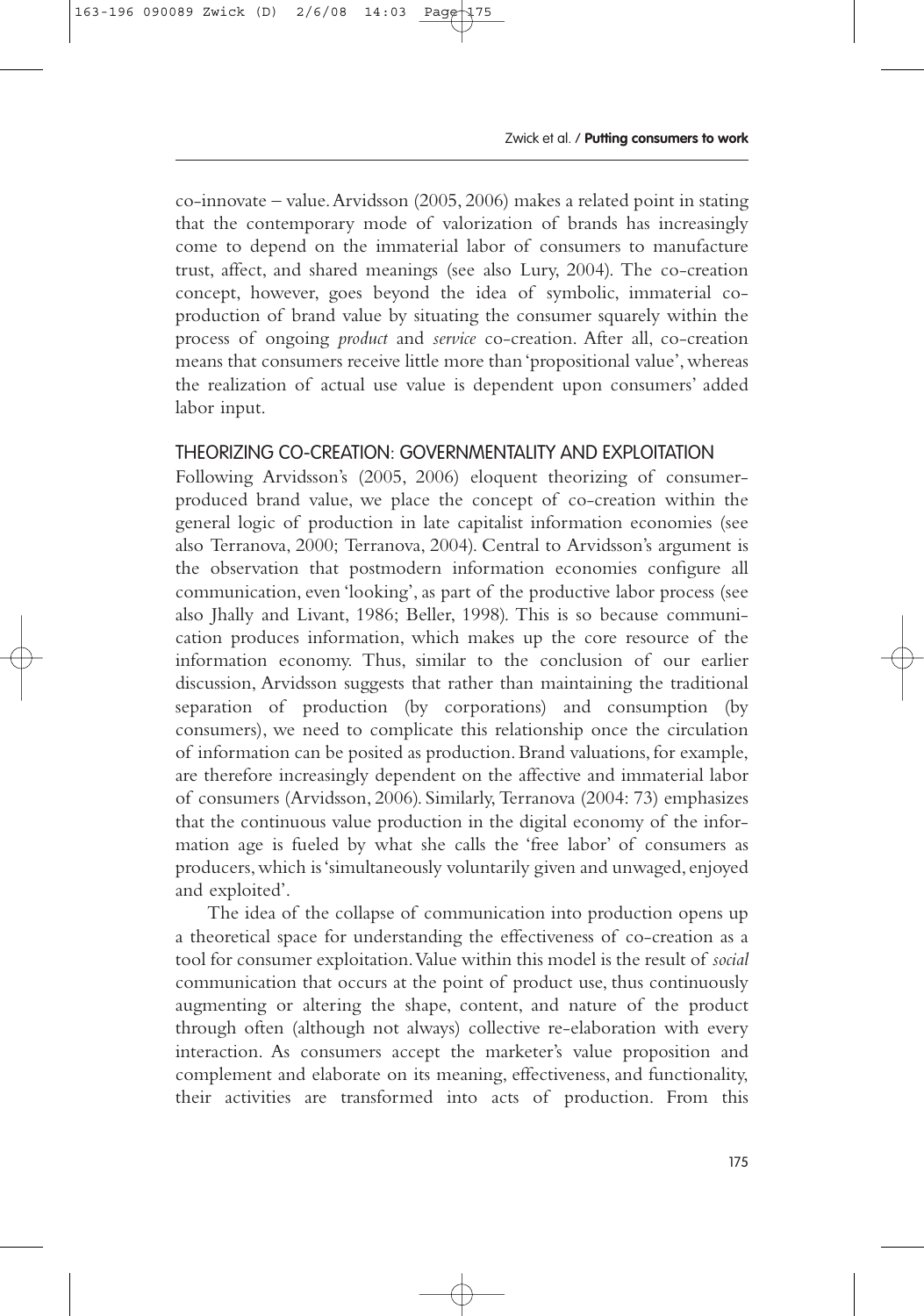perspective, the consumption of the proposition is also the production of the proposition.Yet, our claim to conceptualize this new customer management technique as premised on the instantiation and subsumption of new forms of labor should not be seen as an easy dismissal of it 'as an innovative development of the familiar logic of capitalist exploitation' (Terranova, 2004: 73). Rather, we argue that the co-creation paradigm represents an attempt to establish a specific form of government, in the sense proposed by Michel Foucault (1991), to bring about particular forms of life in which consumers voluntarily provide unwaged and exploited, yet enjoyed labor.

We suggest that by inserting potentially the entire universe of commodity production in all spheres of life, market structures are effectuated to demand and capture more and more of consumers' attention, knowledge, and affect, or what Arvidsson (2005: 237) calls 'ethical surplus', for the creation of economic value. Therefore, co-creation as structured by the desire of capital to find novel frontiers of productivity (rather than by the desire of at least some consumers to remove – as arguably suggested in the IKEA model of self-assembly of goods – one level of dependence in the system of production and exploitation (Hartman, 2007)) attempts to alter existing relations between labor and capital by establishing the 'social factory' that describes an avenue where 'work processes have shifted from the factory to society, thereby setting in motion a truly complex machine' (Negri, 1989; cited in Terranova, 2000: 33).

The co-creation paradigm as a form of value production and customer management, similar to the production and management of the brand, thus represents an important example of consumption as the fusion of *social* communication and *social* production. From this theoretical position, the emergence of co-creation marks less an effort by marketers to support consumers in their individual(ist) and individualizing articulations of consumption as the pursuit of distinction and difference (Bourdieu, 1984). Rather, it allows companies to manage intensifying uncertainties about market demand by embedding consumption itself (now captured in the metaphor of the social factory as an expression of social productivity) deep with production, innovation, and marketing processes. In short, corporations now aim to secure the knowledge work of the collective consumer class as the repository for creative ideas and the driver of accelerated innovation so central to producing future profits under conditions of global competitive capitalism.

Despite popular accounts of the active and 'take-charge customer', marketers continue to strive for control over consumption practices and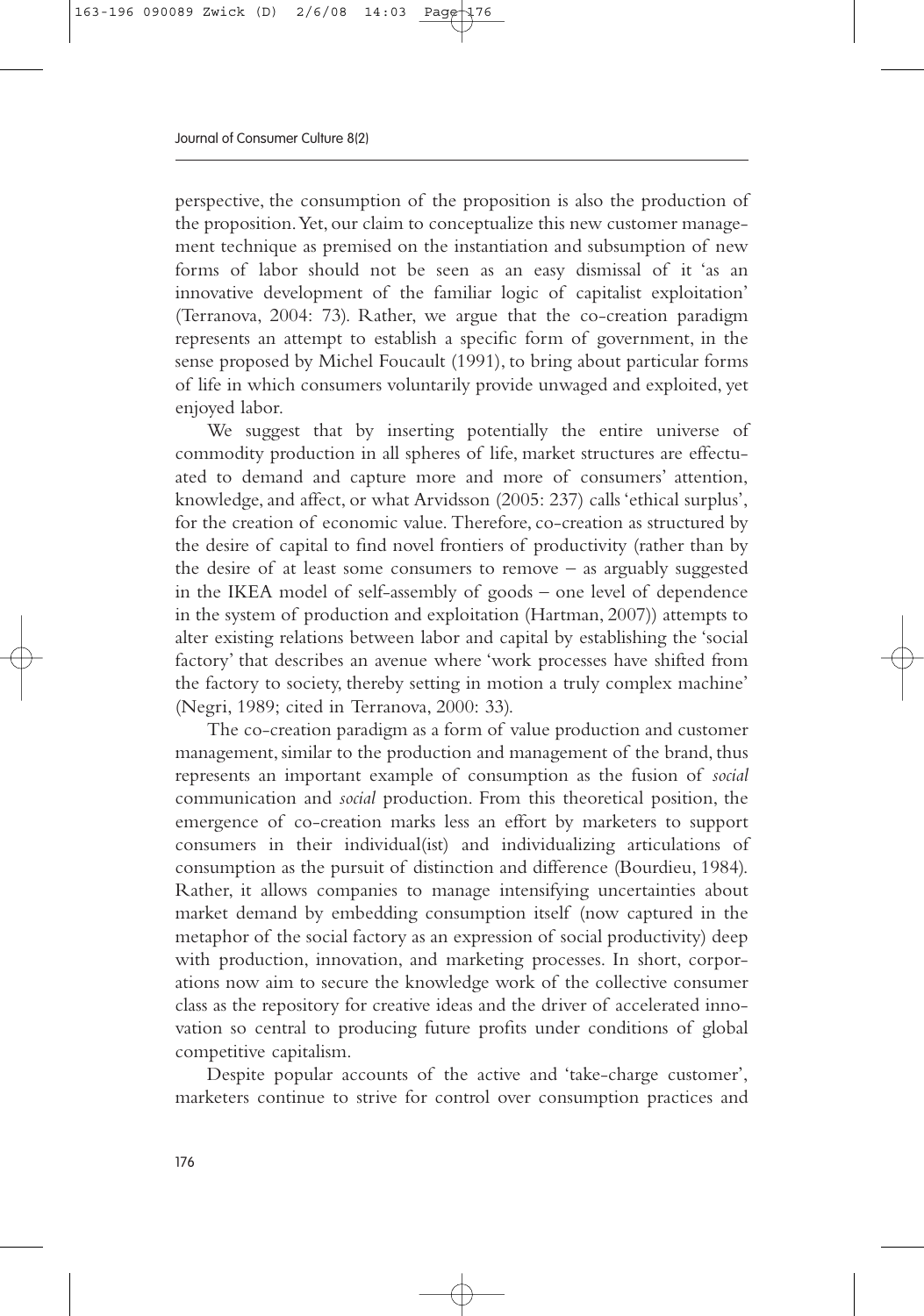processes, and persistently redefine strategic actions toward this end (Ritzer, 1999; Moor, 2003; Ritzer, 2004). Seductive (if not exploitative (Ritzer, 1999)) retail environments, for example, are designed 'to set free [consumers] in a controlled environment to engage in an act of co-creation' (Arvidsson, 2006: 80). Accordingly, we suggest that the latest turn toward co-creation represents one of the most advanced strategies for capitalist accumulation and consumer control because of its reconfiguring of marketing into a supply function for free, unpaid, and more or less autonomous consumer labor processes. It is a form of government of consumers that gives birth to an active consumer whose independent, creative, and voluntary activities can now effectively be channeled into raw material for the firm's commodity production. At this particular moment, consumers' labor is expropriated as surplus labor because it is unpaid labor that does not necessarily contribute to the consumer's ability to buy more goods. It is in this sense that we suggest, following Roemer's (1982) exceptional analysis of Marxian exploitation, that co-creation attempts to exploit consumers.

## CONSUMER GOVERNMENT AND MASS INTELLECTUALITY

Contemporary marketing is driven by the pursuit of developing management techniques that bring about a consumer population suitable for the demands of 21st-century global capitalism now 'operating with un precedented geographical reach, speed, dominion, and nomadism' (Dyer-Witheford, 2003). In its current incarnation, this pursuit involves the mobilization and expropriation of knowledge, creativity, and communication of consumers as the direct basis for economic value.Managers,therefore, seek to identify modes of *social cooperation* with consumers – what Arvidsson (2006: 74) calls 'platforms for action'– that intensify the demands on consumers to become active participants in the creation of economic value. The rise of such forms of productive social relations and their importance for capitalist expansion has been theorized already by Karl Marx in *The Grundrisse* (see also Virno, 2004: 62). Marx (1973: 702) noted how advances in industrial production towards automation transformed the structural organization of wage labor in that the worker 'no longer appeared so much to be included within the production process; rather, the human being comes to relate more as watchman and regulator to the production process itself'. Therefore, capitalist production under conditions of machine automation increasingly came to rely on the ability of workers to communicate with each other.

In other words, the organization of increasingly complex production systems around technology and machinery mediates social interaction in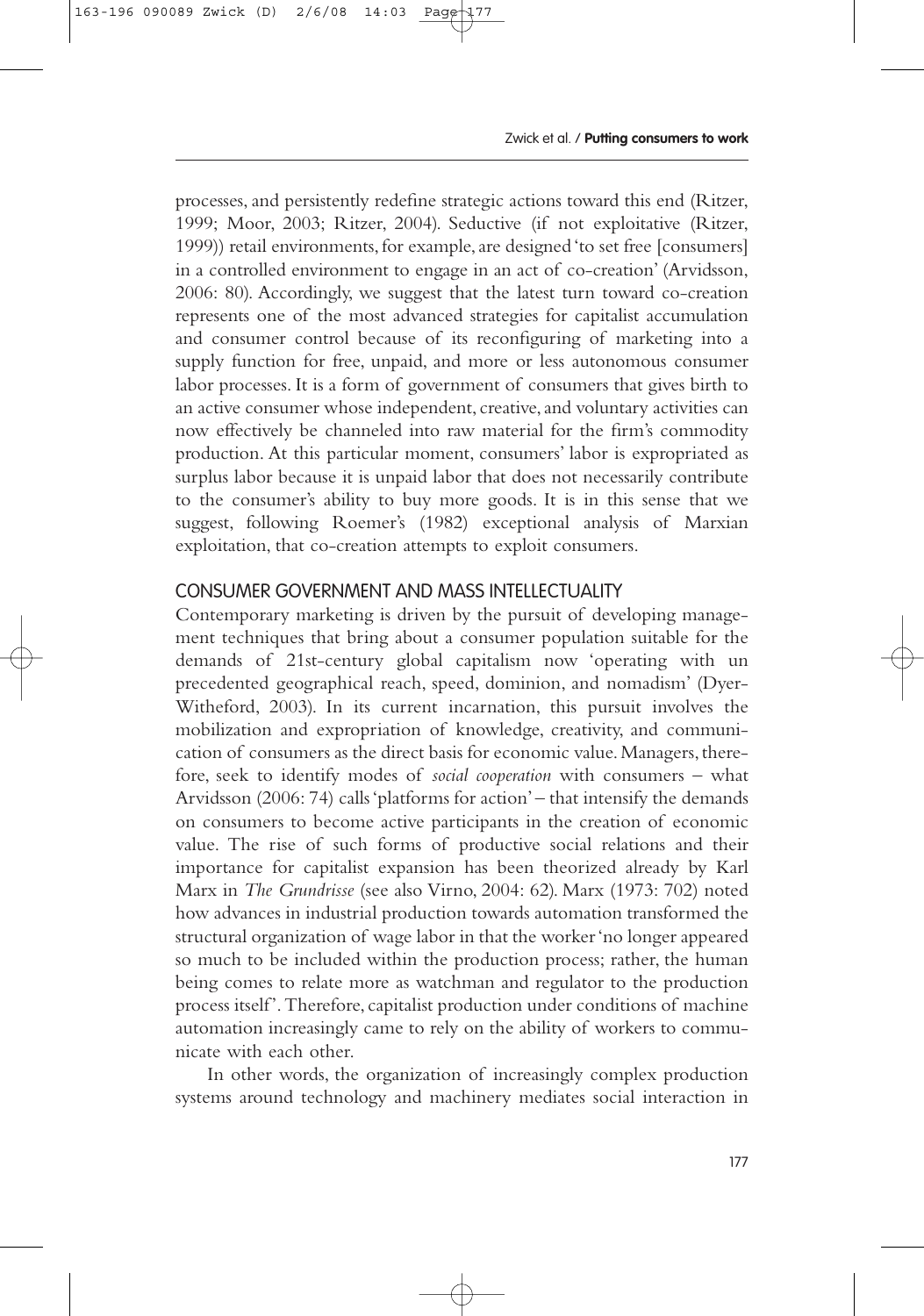such a way that the workers' cognitive, social, and affective competences become integral to the labor process. Under conditions of capitalism mediated by 'machinery' in the wider sense of the term, 'it is, in a word, the development of the *social individual* which appears as the great foundation-stone of production and of wealth' (Marx, 1973: 702). What the social individual produces is in effect social cooperation. To be sure, social cooperation does not always constitute wage labor. To the contrary, social cooperation is much more likely to be appropriated as 'free', unpaid labor (Dyer-Witheford, 1999; Terranova, 2000; Arvidsson, 2006). However, the fact that older forms of sociality<sup>11</sup> have been transformed by capital in ways immanent to it signifies that cooperation presents itself as always and already available for appropriation and commodification.

The concept of social cooperation as a mode of capitalist production, as Virno points out, is most clearly perceptible when a 'conspicuous portion of individual work consists of developing, refining, and intensifying cooperation itself' (2004: 62). Under such conditions, companies require workers to develop and share their know-how to improve efficiencies of production and the organization of labor more generally. Labor then becomes increasingly cast in a linguistic-communicative light where the presence and indeed performance of other workers matters to the overall productivity of the team of workers and to the company as a whole.'The monological feature of labor dies away: the *relationship* with others is a driving basic element, not something accessory' (Virno, 2004: 63, emphasis added). Virno employs Marx's concept of the *general intellect* to express this transformation of life itself – the social communication of living subjects, the dialogical performances, and the communicative competence of individuals – into living labor.

General intellect then refers to a set of competencies (increasingly centered around cognitive, cultural, linguistic, and affective capabilities) that are freely available to any social individual who is a member of the specific form of sociality constituted by capital (whether a firm or the global opensource community of Linux (see Ratto, 2005)). This includes the expertise of how to use mechanical or electronic machines, how to function within a specific productive context, and how to build, share, and reproduce the right motivational and affective structure that governs the particular socially cooperative space. From this perspective, contemporary (Virno calls it Post-Fordist) capitalism posits any interaction and all communicative action as, potentially, a form of labor (employed, surplus-value producing labor), and therefore inserts social cooperation squarely into the sphere of the material production of life.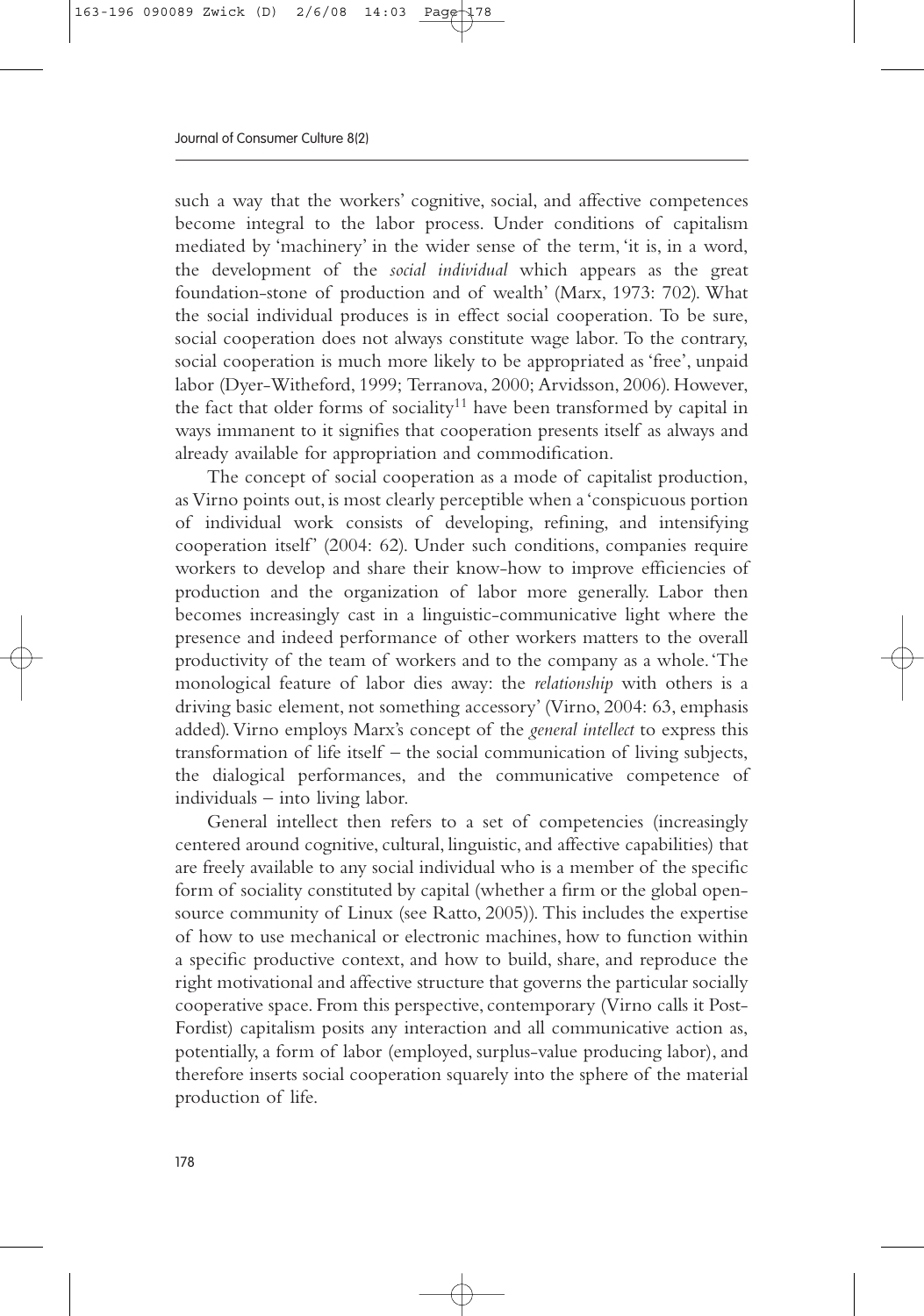Under current conditions of networked communication caused by the diffusion and adoption of information and communication technologies, capitalist mediation of social relations, that is, social cooperation and its production of innovative, experimental, and authentic forms of life now takes place mostly outside the traditional confines of the company and increasingly within the autonomous networks of communication and interaction of the public (see Arvidsson, 2007). From this vantage point, the general intellect refers to an indirect and heavily mediated form of social labor (often referred to as immaterial labor by Negri, Lazzarato and others) based on the cooperation of a plural, multiform constantly mutating intelligence (Dyer-Witheford, 2003). This 'rootedness' of the general intellect in the linguistic, ethical, and affective spheres of human production makes it an immanent feature of all social life, rather than limiting it to the spatial and temporal boundaries of life lived within the factory gates. It is this extension of the general intellect into all spheres of life that Virno labels 'mass intellectuality'.

The question we are concerned with here is how capital is trying to embed mass intellectuality into the structures of the market. Specifically, how do managers capture the intellectuality of the *consumer* masses, including Arvidsson's (2007) 'creative underground', as a voluntary, motivated, yet unpaid and potentially exploited workforce?12 From this perspective, the idea of co-creation, which proffers the notion of corporations' relationships with customers as being a form of mutually beneficial social cooperation through which the joint production of value occurs, represents an attempt to mobilize and appropriate the general intellect of consumers. The question then becomes: how do autonomous consumers generate value that marketers can appropriate and subsume under capital?

#### EXPROPRIATING FREE CONSUMER LABOR

Marx (1973: 286) observed that the transformation of capital into money is a condition for the realization of capital through production, and hence for the exploitation of labor by capital (see also Roemer, 1982). Put differently, as money is generated through the productive use of capital, more money is generated, which according to the Marxian labor-theory-of-value definition, represents the surplus value of labor. Surplus value, then, corresponds to the money generated through the appropriation and commodification of labor minus the cost of production. Enlisting unpaid customers to co-produce the products and services, which are converted to money in the market often by selling to the same people whose labor helped to produce them, corresponds to the expropriation of surplus value from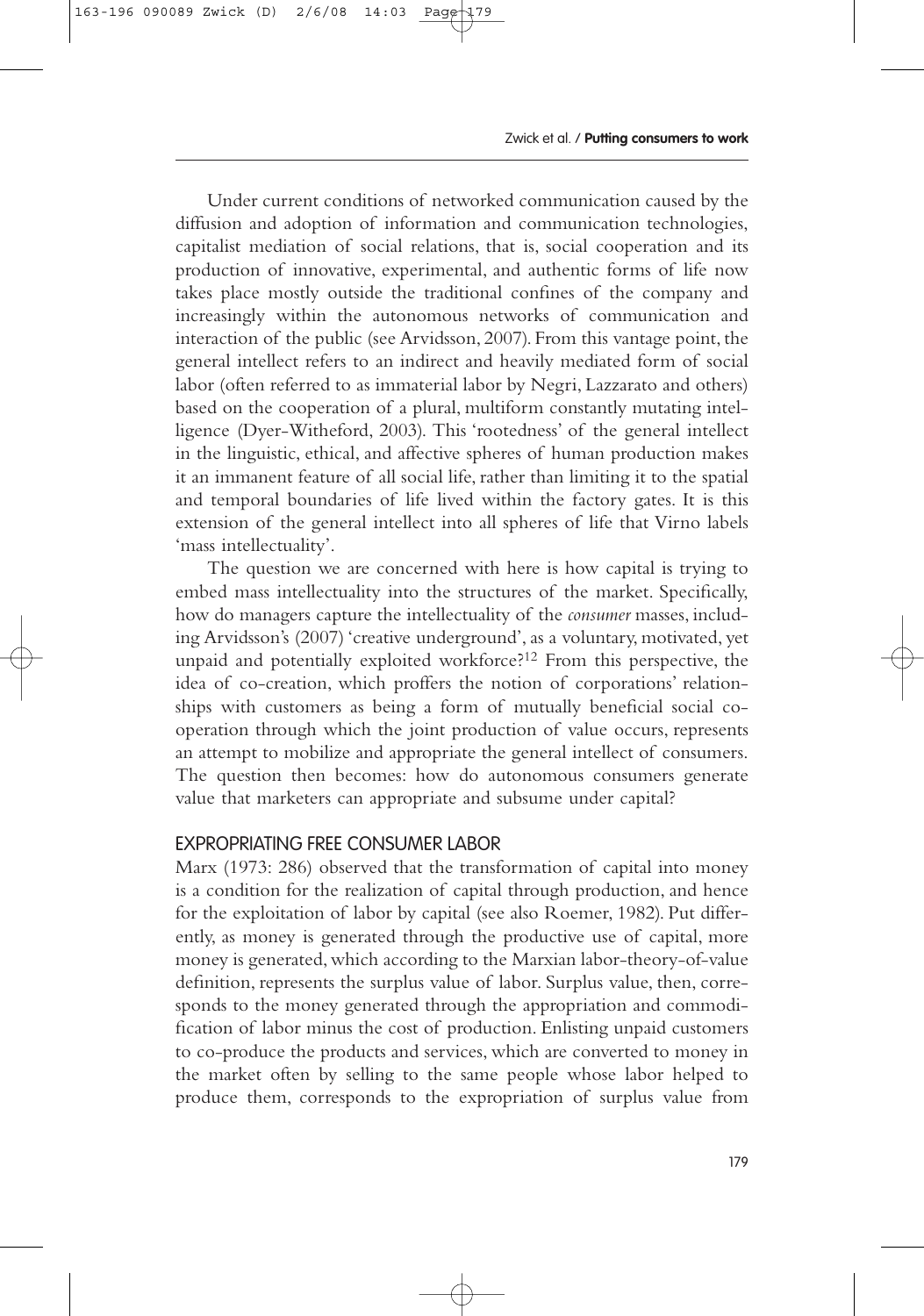consumer labor. From a Marxist perspective, therefore, co-creation also signifies the exploitation of consumers even if co-productive activities are engaged in voluntarily and, at times, with a significant degree of enjoyment. This is partly because the amount of 'dead labor' the consumer can receive (through purchasing commodities in the market) with the income earned for the amount of labor expended in production is less than the value produced through his or her work (Roemer, 1982).

The exploitation of customers under the rubric of value co-creation takes place on two related but different planes. First, consumers are not generally paid for the know-how, enthusiasm, and social cooperation (what Marx called workers' entire life) that they contribute to the manufacturing process of marketable commodities. Second, customers typically pay what the marketing profession calls a 'price premium' for the fruits of their own labor as the use value provided by co-created commodities is said to be higher<sup>13</sup> than that which can be accomplished through rationalized systems of standardized production. In other words, the work undertaken by customers to customize their own commodities – for example, a girl navigating a more or less complex menu to determine the exact look, shape, and personality of her new Teddy Bear – ends up increasing the price she has to pay for her creation.

Some of the most visible illustrations of co-creation are to be found in any of the rapidly proliferating user-generated websites such as YouTube, Facebook, MySpace, Flickr and Second Life. Economic value creation in each is almost exclusively based on the ability to make the audience work, thereby effectively eradicating the distance between production and consumption (see Negus, 2002; Moor, 2003).YouTube, sold to Google Inc. for \$1.65 billion within two years of the site's launch, relies for its attraction and economic success on the willingness and ingenuity of the masses to produce their lives (and those of others) as videos for mass consumption. Facebook, MySpace, and Second Life (SL) similarly expropriate the cultural labor of the masses and convert it into monetary value: each in their own specific way, but all according to the same general logic. SL in particular captures the essence of the prevailing co-creation discourses.14

The SL experience takes place in a virtual world created almost entirely by its users who have adopted the SL platform as a space for creativity, virtual construction, socialization, and economic exchange (Rymaszewski et al., 2006). In its advertising, the company deliberately positions SL as a popular grassroots opposition to the proprietary, highly controlled, and hence confining (in the widest sense of the word) world of traditional forms of capital,15 offering instead the utopian possibility of a world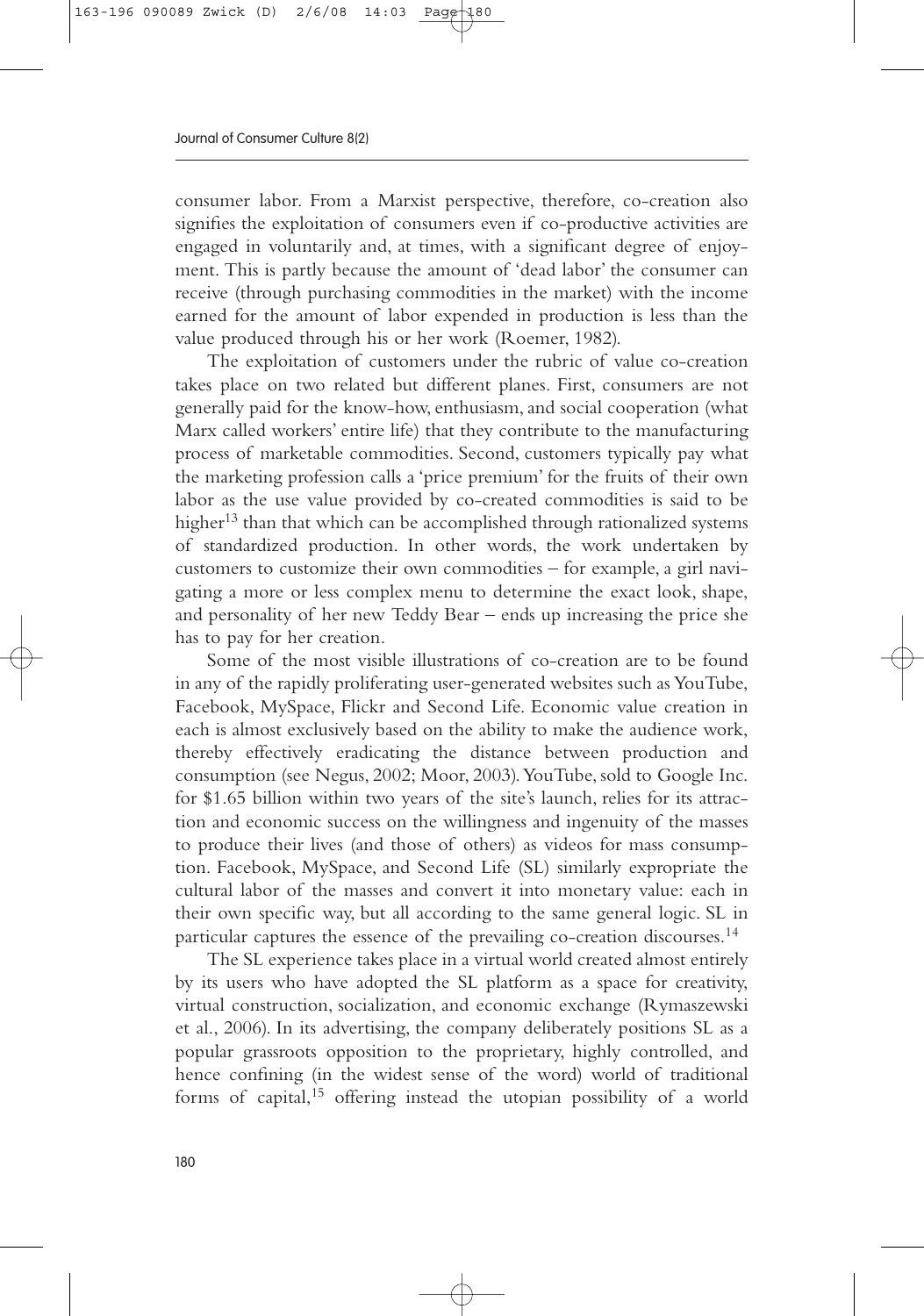'imagined and created by its residents'16 (Second Life,2007a).The company purposefully refrains from scripting the user experience and instead relies on the work of each user for the creation of culturally and economically relevant new forms. If users perceive Second Life as lacking in any way they are encouraged, and in fact expected, to improve on the status quo.

While user-generated websites present arguably some of the 'purest' examples of consumer government through co-creation, the same principle operates successfully in industries and businesses as diverse as John Deere's DeereTrax farm machinery management system, Sumerset Houseboats' dialogical method of bespoke houseboat production, LEGO Group's Mindstorms and LEGO Factory applications, and Build-a-Bear Workshop's consumer-operated production process (see Prahalad and Ramaswamy, 2004b). In most cases, companies had to reengineer established innovation and production processes in order to capture the affective and creative resources of consumers.LEGO,for example,as part of a seven-year corporate restructuring program, has put in place the 'Community, Education and Direct' (CED) initiative charged with finding avenues to mobilize consumers as part of the design, innovation, and production 'team'.

Closely echoing what the Italian autonomists have called the social factory, the central element of the CED initiative has been the erection of the 'LEGO factory' (LEGO Factory, 2007), where users are invited to download LEGO's Digital Designer software and to begin designing and building with virtual LEGO bricks. The virtual model can then be submitted to LEGO via the website and in return LEGO quotes the designer a price for the manufactured version and offers the option to order it directly from the website. In addition, the virtual model can be shared with other members of the community of LEGO factory 'workers',17 who are free to copy or comment on it, propose changes, and create adaptations. Many of the better-designed products uploaded by consumers are in fact appropriated by LEGO for general production and sale, with design recognition (but no financial recognition) granted to the creator. In this way, LEGO taps into the mass intellectuality of a globally networked community of consumers to speed up innovation and market response rates.18

Speaking to the power of the co-creation model is its ability to commodify the *experience* of producing. Build-a-Bear Workshop, for example, has purposively created a 'consumption experience' centered on a child constructing a personalized stuffed animal. Build-a-Bear Workshop simply provides what is referred to as a uniform experience platform (Pine and Gilmore, 1999) on which the consumer is granted autonomy to 'play'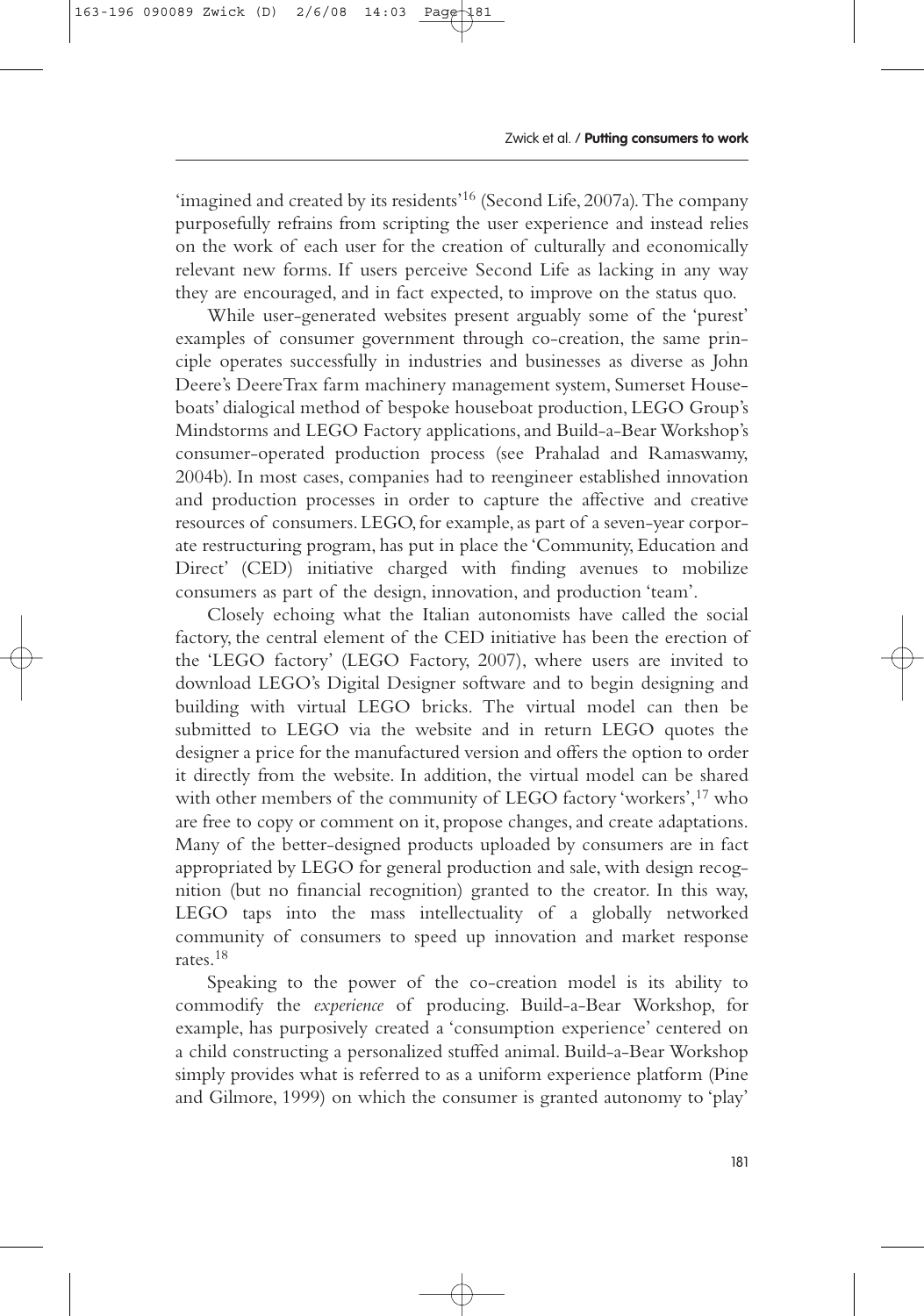and 'create' (Build-a-Bear Workshop, 2007a). The child is invited to choose a basic bear type and subsequently asked to 'give it life' by creating its voice, giving it 'a heart filled with their special wishes', and stuffing, stitching, fluffing, naming (with personalized birth certificate) and accessorizing the bear as they desire so that 'each guest goes home with a smile and a new best friend' (Build-a-Bear Workshop, 2007b). From a labor theory of value perspective, the unpaid labor the child invests in designing and producing the commodity obviously increases its value, establishing expropriation of surplus labor. The exploitative nature of this mode of production, however, is less obvious because of the successful recoding of the child's labor into an enjoyable consumption experience. From the standpoint of the firm, it offers lower costs, higher profit margins, reproduction of demand, and constant access to consumer feedback and ideas (Prahalad, 2007). Build-a-Bear's stellar growth and financial performance suggest that the business model is working. The website shows off a list of almost 50 awards, including a 'Retail Innovator of the Year' award for the company's 'singular, innovative approach to the retail trade'. Moreover, since opening the doors to its first store in 1997, Build-a-Bear has now expanded to 309 companyowned and 46 franchised locations in more than 20 countries (as of June 2007), with 2006 revenues in excess of \$437 million (Build-a-Bear Workshop, 2007c). Clearly, consumers' work pays off!

As these examples demonstrate, the notion of co-creation represents a sophisticated technology of government of consumers where the surplus value generated is based on the appropriation of the creative work of often networked and socially cooperative customers. By exploiting the productive value of social cooperation, communication, and affect of consumers, the co-creation technique represents a closing of the economic and ontological gap between consumption and production, which constitutes one of the most vexing barriers toward increasing control over markets. Improved market knowledge and progressively fine-tuned strategies allow companies to act on the now 'dividualized' customer target (Deleuze, 1992; Gandy, 1993; Lyon, 2001). More than any other prior management technique, the co-creation paradigm rests on the notion of customer control through increasingly *individualized modes of relating*. As Prahalad and Ramaswamy (2004b: 11) state: '[W]ithin this framework, the ultimate concept in customer segmentation is one-to-one marketing.'In a one-to-one marketing situation, promulgated as the pinnacle of 'customer-centricity' (Peppers and Rogers, 1993), the firm is able to more intensely modulate each relationship and more successfully channel consumer activities in specific, desirable directions. Indeed, as we can see in all co-creation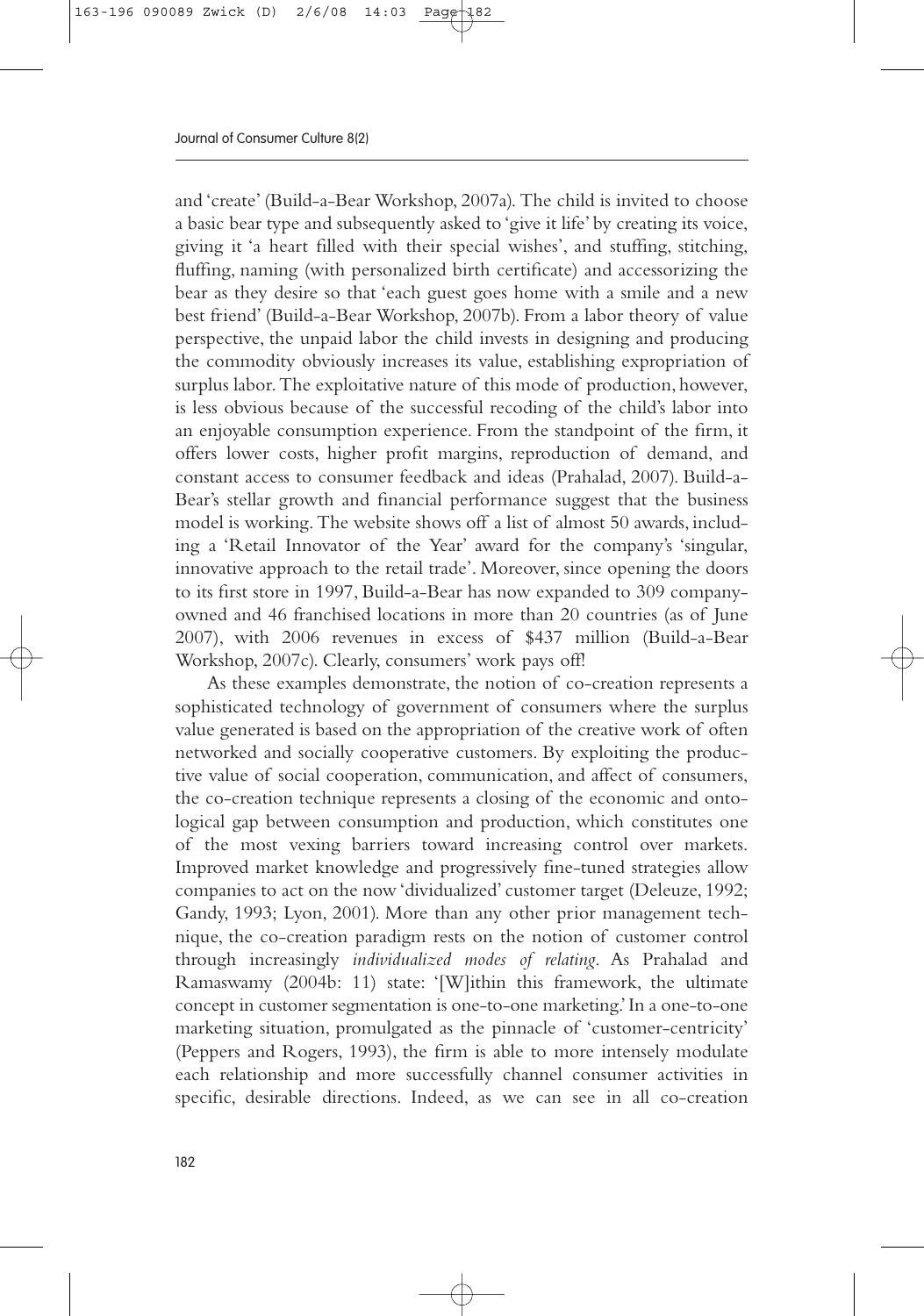examples, *enacting* the relationship (as experience) becomes a commodity form in and of itself. The notion of customization represents this modular mode of relating as it operates through flexible pricing and promotions, selective distribution, and immanent obsolescence of just acquired products. From this point of view, co-creation emerges as marketing's most advanced version of a technology of consumer subjectification (Denegri-Knott et al., 2006).

As noted above, we detect in the mode of relating promoted by cocreation a subtle but significant difference to the Foucauldian model of disciplinary spaces structuring the mode and means of consumption in the age of McDonaldization.As Dreyfus and Rabinow (1982: 134–5) state, the basic goal of disciplinary power is the production of a docile subject. For Foucault, the need for docility is connected to the rise of capitalism. Disciplinary power is especially important in the policing of the workforce: 'without the insertion of disciplined, orderly individuals into the machinery of production the new demands of capitalism would have been stymied' (Dreyfus and Rabinow, 1982: 135). As Ritzer (2004) points out, the need for control of labor processes has remained central for capitalist organizations and has since been extended to processes of consumption, giving birth to the social technology of marketing (Beniger, 1986; Baudrillard, 1998; Cohen, 2003). In addition, as many commentators have shown (see, e.g. Ritzer, 1999; Sklair, 2001; Schor, 2004), the disciplinary power of capital successfully configures docile customers required for the efficient functioning of rationalized systems of capitalist production.

However, what capital equally requires for the continued reproduction of cycles of consumption are product and process innovations that reliably create new desires in consumers. Innovation and creativity are generated neither by docile workers nor by docile customers but increasingly by what Arvidsson (2006: 73) calls the 'consumer proletariat', whose 'natural state of alienation and defiance' fuels a constant desire to create oppositional forms of consumption relative to the aesthetic and functional norms of standardized and mass-marketed symbols of consumer culture.It is precisely the *non-*identification with commodities available in the market that brings about the kind of creative labor power of consumers that companies value. Thus, companies face the dual challenge of encouraging creative customer behavior and capturing ensuing consumer creativity in structured, appropriable ways. In this sense, customer management, just like its capitalist twin brand management, consists of providing a dynamic platform for practice (Lury, 2004: 6) that activates the creativity of the social – Virno's mass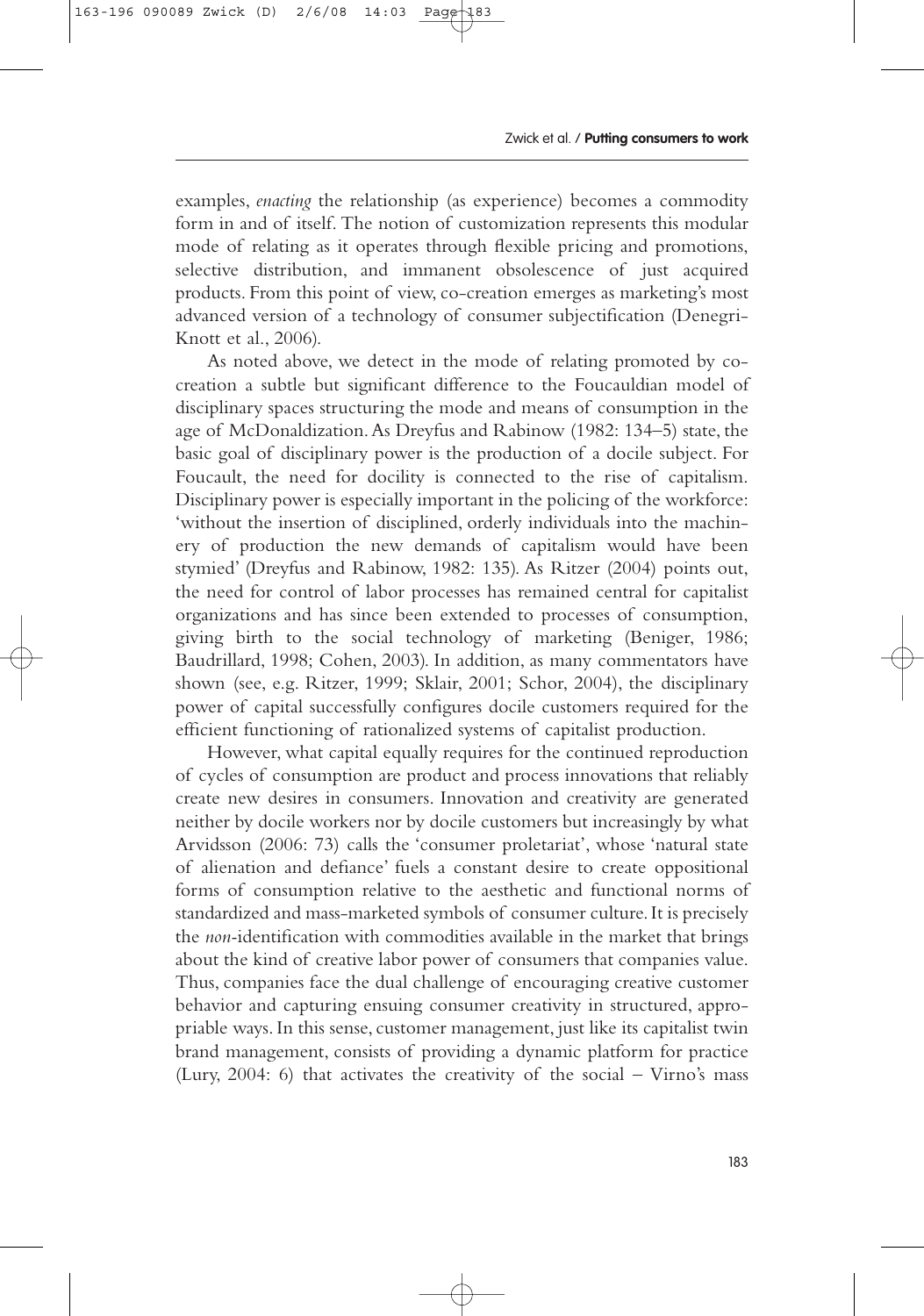intellectuality – and channels it 'to evolve in particular directions' (Arvidsson, 2006: 74).

If the balancing act between consumer control and freedom (Lury, 2004) cannot be accomplished, the creative labor of the consumer proletariat may become stifled, or worse, the company will fail to appropriate the surplus value created by this multitude of productive social relations. In other words, the subsumption of the economic value of new forms of life produced in the autonomous networks of the consumer multitude relies on the operation of a social technology of discipline and control that goes beyond simple imaginations of efficient production and streamlined processes.The discourse of value co-creation stands for a notion of modern corporate power that is no longer aimed at disciplining consumers and at giving orders or shaping actions according to a given norm (Arvidsson, 2006). Rather, we witness the emergence of customer management as a form of governmentality, where corporations work with and through the freedom of the consumer subject all the while hoping to ensure that the subject's experience of freedom follows a prescribed program (Lury, 2004; Arvidsson, 2006). In short, administering consumption in ways that allow for creative new forms of life to continuously emerge is the true meaning of the concept of co-creation.

### **CONCLUSION**

The smartest marketers today bow to the empowered, entrepreneurial, and free consumer who, according to their consensual gospel, now rules the digital, globally networked marketplaces in search of open-ended value propositions. Unlike old-style marketers who cling to Philip Kotler's celebrated 'four Ps'19 for effective customer management, the iconoclastic adherents to the logic of co-creation focus on the provision of ambiences that set consumers free to produce and share technical, social, and cultural knowledge.The challenge of new marketing 'govern-mentality'is to ensure that consumer freedom evolves in the 'right' way. By inserting the customer squarely into the very process of value production of which previously he or she was merely the intended buyer, co-creation represents more than merely a further push towards customization, the mantra of traditional marketing. Co-creation, as a set of organizational strategies and discursive procedures aimed at reconfiguring social relations of production, works through the freedom of the consumer subject with the objective of encouraging and capturing the know-how of this creative common.

The emergence of this latest brand of popular management theories is hardly accidental (see, e.g. Thrift, 2005). Co-creation addresses head-on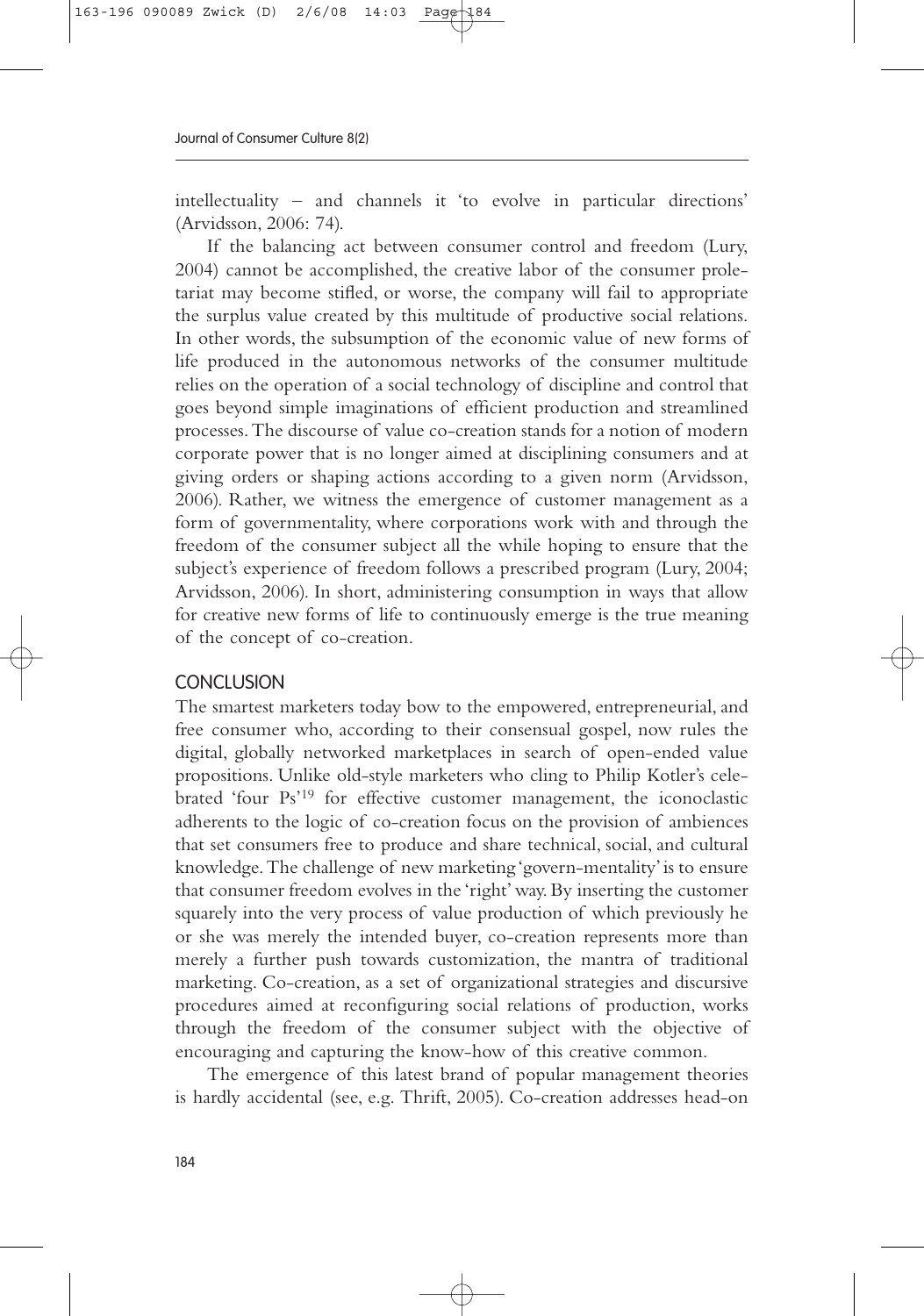a central marketing question in the age of fragmented and rapidly changing consumer tastes: how to bridge the enduring distance between spaces of production and consumption, or perhaps more accurately, how to 'articulate', in Hall's (1980) sense, production with consumption (see also du Gay et al., 1997; Negus, 2002). It is this desire that prompts firms to seek control by 'bringing in' the consumer (Learmans, 1993). Therefore, the concept of co-creation radicalizes traditional methods of consumer control based on technologies of surveillance and discipline, replacing them with modular 'modes of relating' (Deleuze 1992), which in their latest manifestation aim at involving customers directly in the production process. Enlisting customers as producers and charging them for their own work constitutes an interesting contradiction that points to the importance of promoting a discourse of empowerment and self-actualization in conjunction with that of co-creation. Put differently, the ideological recruitment of consumers into productive co-creation relationships hinges on accommodating consumers' needs for recognition, freedom, and agency.

Interestingly, in some cases where consumers show themselves to be rather impressively innovative, as for example in the case of the Sony AIBO enthusiast Aibo $Pet^{20}$  or the iPod Linux Project Community,<sup>21</sup> they may face legal troubles and not a warm collaborative embrace by corporations. Perhaps announcements of the advent of co-creation are overly sanguine. Indeed, corporate exploitation of consumer labor is not entirely new. As Frank (Frank and Weiland, 1997; Frank, 1999, 2000) convincingly demonstrates, consumers' counter-cultural and resistive acts against the hegemony of corporate market ideology in fact reproduces the success of the capitalist market. That is, consumers' subversive energy has long been harvested to fuel the market's regenerative engine (see also Holt, 2006). From this perspective, it becomes clear that the notion of co-creation represents a radicalization of the co-optation of resistance by the market because it suggests nothing less than the complete incorporation of *all* of consumers' productive capacity, not just their symbolic or 'immaterial labor' (Lazzarato, 1996) into production.

Under normal circumstances it would appear that the interplay between dominant and resisting discourses results in the emergence of new ways to dominate and, therefore, new ways to resist (Hall, 1996). Under the specter of co-creation however, even collective ideological resistance becomes creative mass collaboration that is then often seamlessly incorporated into the product itself. In the final analysis, new marketing 'governmentality' represents a form of political power that enables the autonomous creativity of the masses and reconstitutes it as a docile and managed form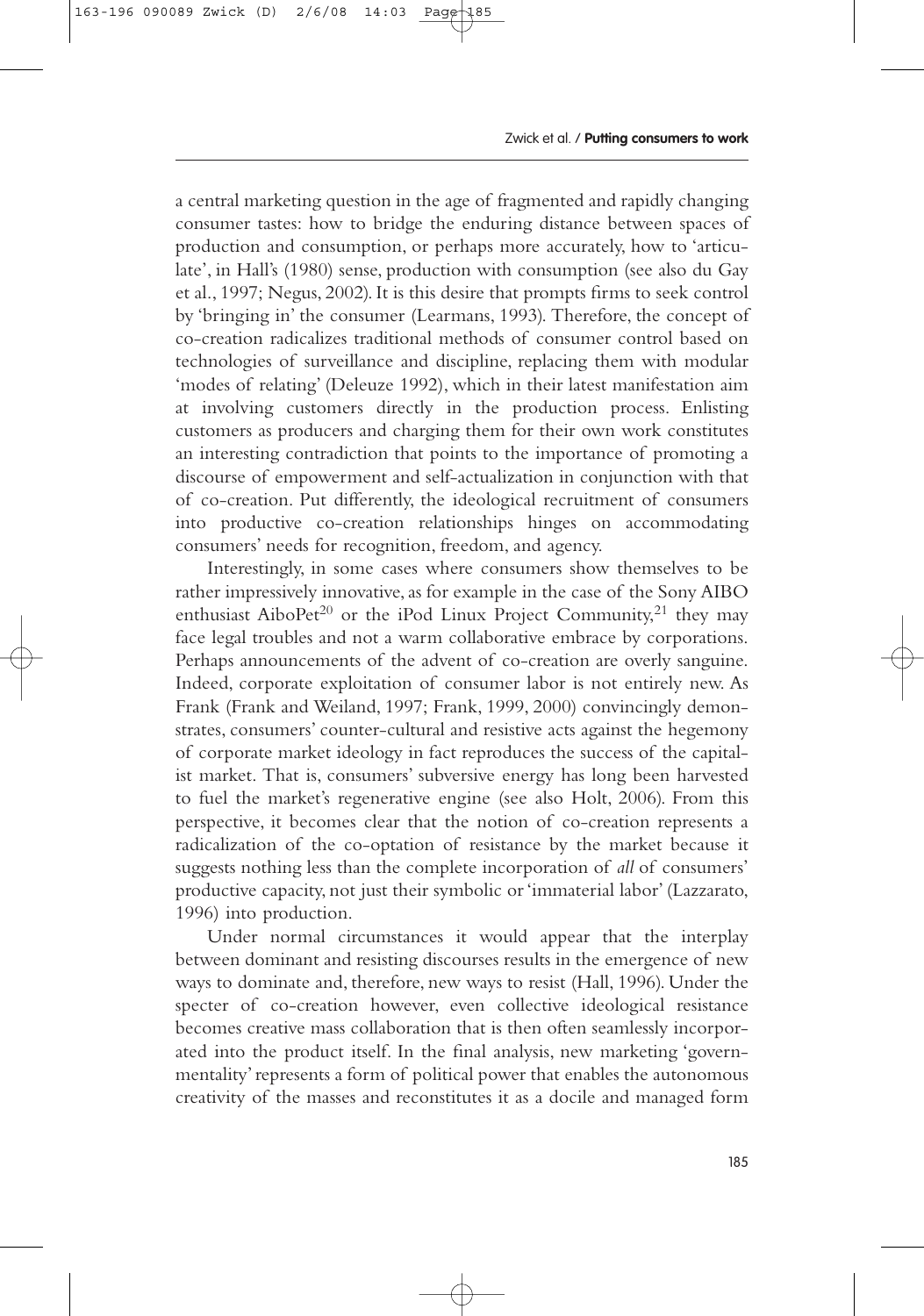of consumer life desired by capital. Marketplace hegemony remains intact as the company benefits from outsourcing some of the costly functions once conducted internally to a diverse and flexible workforce. Consumers indeed have been turned into what Vargo and Lusch (2004) call 'operant resources.'22

Ultimately, co-creation represents perhaps the most appropriate mode of production in the age of post-Fordist fragmentation of demand (Lash and Urry, 1994; Kumar, 1995; Castells, 1996). Competing successfully means to innovate rapidly and to generate and control consumption. Under the pressure of accelerating production formats and quickening model obsolescence cycles, capital increasingly has to rely on a skilled, flexible, and autonomous, yet docile labor force. From this vantage point, then, consumers represent the most pervasive and arguably most productive form of labor given the size and motivation of the exploitable workforce (see Lazzarato, 1996). 'This way, the post-Fordist production process directly exploits the communitarian dimension of social life' (Arvidsson, 2005: 241). That is, co-creative labor occurs when consumers manufacture social relations and emotional involvement around a product, and when this affective and collective work forms the basis for the product's economic value (see e.g. Arvidsson, 2005). Hence, value according to this model is a function of the productive communication between consumers and marketers, which, in a rather astute marketing move, is then subsumed under capital when consumers are asked to pay for the surplus extracted from their own work. Management and marketing thinkers celebrate the new logic of collaborative value creation as a moment of consumer empowerment and transfiguration of marketing to a model of equal, satisfying, and mutually beneficial relationships between producers and consumers. Yet, the crux of value co-creation, to paraphrase Deleuze (1992), is to provide the surest way of delivering the customer over to the corporation.

#### **Notes**

- 1. CK Prahalad has been listed at number1 in Suntop Media's 2007 rankings of 'most influential living business thinkers' in a top five completed by such luminaries as Bill Gates,Alan Greenspan, Michael Porter and Gary Hamel (Crainer Dearlove, 2007). His oeuvre on the value co-creation issue was largely co-authored with Venkat Ramaswamy.
- 2. The origin of the term does not lie with any of the authors cited. In fact, it may very well have been coined and popularized by futurologist Alvin Toffler in his 1980 book *The Third Wave*. He predicted that the role of producers and consumers would begin to blur and merge once mass production of standardized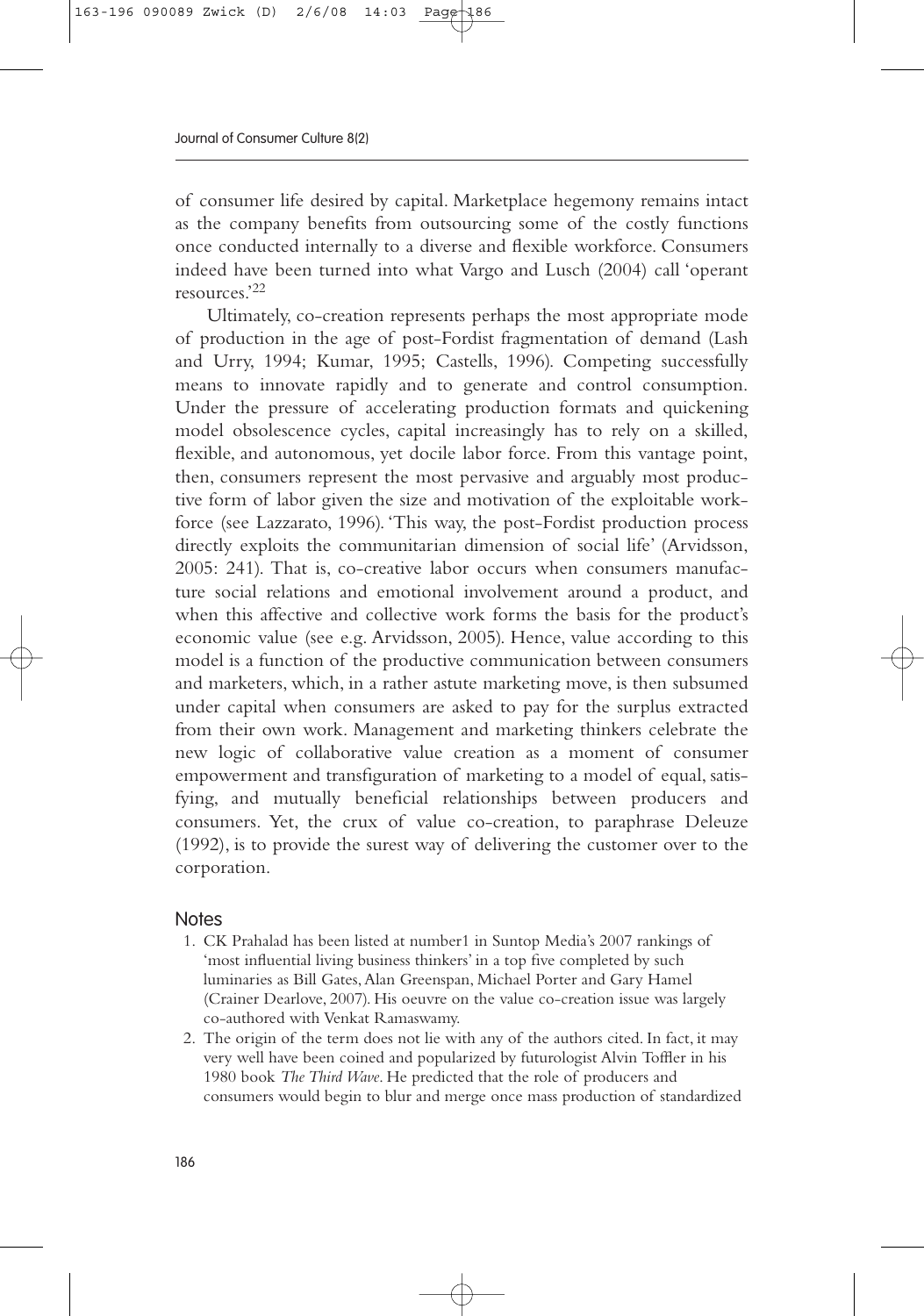products had satisfied basic consumer demands and the continued need of capitalism for growing profits would force businesses to shift to mass production of highly customized products. However, the idea that consumers are metamorphosing into producers because of the effect of new electric technologies was noted in Marshall McLuhan and Barrington Nevitt's *Take Today* (1972). More recently, the concepts of 'prosumer' and 'prosumption' have been employed in the service management literature.Wendelin Kuepers (2002: 32) for example, talks about how narrated plots provide 'prosumers' with a medium to create and experience vicariously the events of their service 'prosumption': 'The service-provider and the customer voluntarily become "caught up" in a co-created story.' In the last few years,'prosumers' have received renewed popular attention with the advent of the internet.

- 3. As students of consumer culture would point out, consumers have always been active interpreters of objects and makers of symbolic meaning. However, it is safe to say that the current discussions in marketing about co-creation and collaboration seem largely oblivious to this body of work and generally suffer from a lack of historical perspective.
- 4. To remind the reader of previous ones: In management there have been, for example, Management by Objectives, Zero-based Budgeting, T Groups, Theory Y, Theory Z, Diversification, Matrix Organization, Participative Management, Management by Walking Around, Job Enlargement, Quality Circles, Downsizing, Re-engineering, Total Quality Management, Teams, and Empowerment. In marketing we have seen Target Marketing, Lifestyle Marketing, Relationship Marketing, Customer Relationship Marketing, to name but a few (Staw and Epstein, 2000).
- 5. To this day, Philip Kotler is revered and recited by business students across the globe as a relentless proponent of the 'marketing concept', a prescriptive formula that if followed correctly promises riches to marketers by making customers happy. Customers vary widely but systematically in taste and preferences, thus forming what has come to be known as market segments. Therefore companies must implement flexible production regimes to serve each of these segments with 'targeted' commodities. Failing to do so results in what marketers call dissatisfied customers who will 'defect' and seek their satisfaction in the form of a more customized market offering from a competitor.
- 6. Contrary to their academic counterparts, the practicing marketer seems to be more willing to admit that the real obstacle they face is 'the epidemic of consumer cynicism' (Bond and Kirshenbaum, 1998) toward their work in general, rather than a more demanding consumer.
- 7. One of the fallouts of business continued will to control consumers and the associated belief that more, and especially 'deeper' knowledge, equals more control has been an increase in the number of trained anthropologists and sociologists working in research departments of large corporations, advertising agencies, and other types of market research service providers.
- 8. We cite Thomas Frank (1999) here because his book discusses at length such attempts at consumer resistance to marketing ideology.We are aware of the fact that the more general point of his excellent discussion is to show the mechanics of the corporate exploitation of such subversive consumer acts for purposes of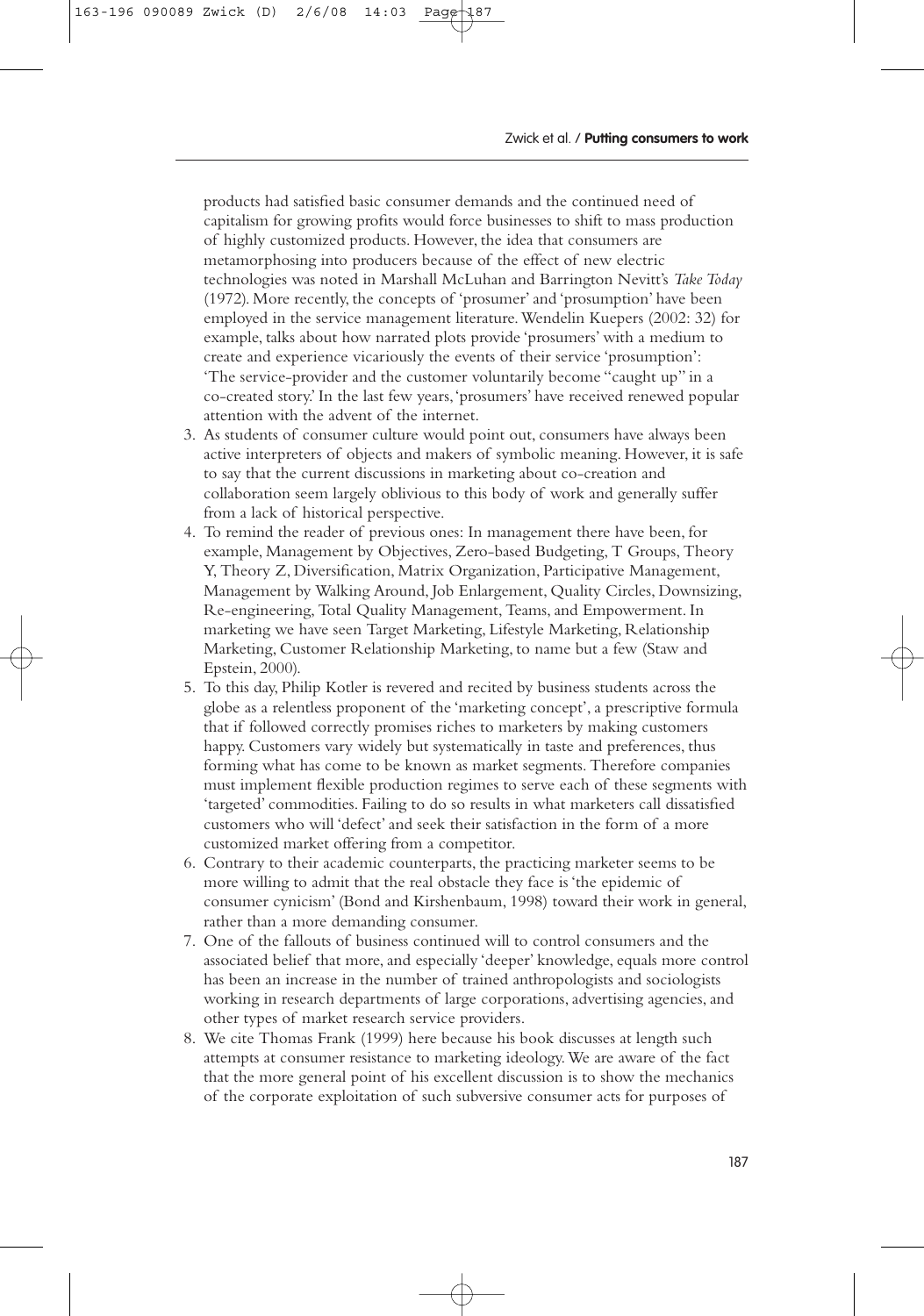product and brand innovation, thus questioning the very possibility of the true political clout of such practices.

- 9. In this regard, one is reminded of the pervasive Web 2.0 applications in the digital economy and the value co-creation opportunities they afford (Terranova, 2000). Firms behind web spaces such as Facebook, MySpace, Flikr,YouTube and the like rely extensively on consumer input for their technical and financial success. Speaking of Second Life one observer notes (Communities Dominate Brands, 2006): 'SL tap(s) into something very powerful: the talent and hard work of everyone inside.'
- 10. Even a business such as McDonald's, whose profitability is primarily dependent on the progressive rationalization of the production and distribution of massive amounts of food, recognizes that innovation, now more than ever, takes place on the symbolic (brand) level. To 'update' its brand image in the face of growing concerns over fast food's negative health impact, the company decided to enlist the help of 'an army of moms – often its toughest critics – as 'quality correspondents' to act as citizen consumer reporters. The idea is to spread the message – which it hopes to craft into a positive one – about McDonaldland and its products' (MacArthur, 2007: 1). Hence, in the remaking of their brand image, McDonald's draws on the (hard to control and even harder to predict) creativeness of consumers' social production of communication, affect, and community.
- 11. As was the case with forms of sociality characteristic of the peasant culture during the time of the great transition to urban industrialization that gave way to new socialities with their own logic of social cooperation organized around the demands of 19th century factory discipline (Thompson, 1980).
- 12. For an example of managerial hype around this objective see Tapscott and Williams (2006).
- 13. If we accept the hype in the managerial literature (e.g. Tapscott, 1999; Prahalad and Ramaswamy, 2004b; Chesbrough, 2006; Tapscott and Williams, 2006).
- 14. A company called Linden Lab owns Second Life, although the meaning of 'ownership' in a context where significant economic value is created by the intellectual work of non-paid consumer 'workers' may become the site for interesting future legal disputes. This is true in particular for Second Life where in a radical departure from the norm of MMOG, designers of houses, clothes, and even the skin of their avatars retain full intellectual-property rights to their designs (Holtzman, 2007). Linden Lab credits this policy for being the single biggest factor behind their growth (Rymaszewski et al., 2006). A currency, the Linden dollar, was introduced to encourage entrepreneurs to build capitalist ventures and to facilitate economic exchange between 'residents' of the 'synthetic world' (Castronova, 2005). Reaping economic rewards and obtaining a sense of ownership of the virtual world means that players have a vested interest in SL's growth and prosperity, an interest that neatly coincides with that of Linden Lab. Consumer responsibilities have expanded from an initial emphasis on creating virtual SL artifacts to operations such as in-world policing and supervision, as well as developing and improving the game's underlying code (viewer application code has been made available to the open-source community).
- 15. The Second Life message of liberation from corporate structures is mostly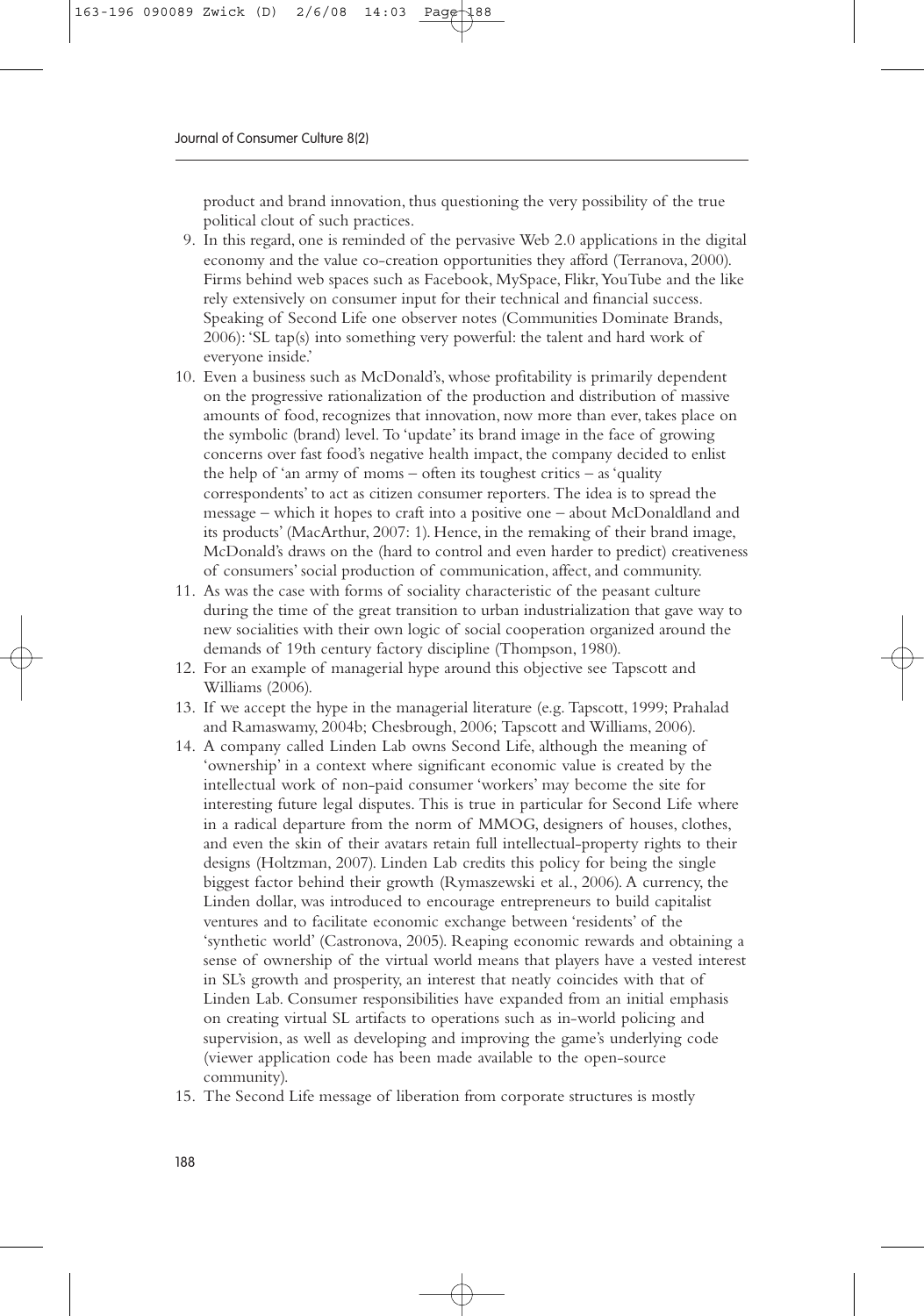targeted at traditional media corporations but we can also read it in a more general sense as a critique of all lived environments in advanced consumer cultures where, as Augé (1995) has observed, operations of global capital transform every place into non-places.

- 16. Second Life claimed a population of over 6.7 million unique residents as of September 2007, quickly approaching that of Sweden (Second Life, 2007b).
- 17. Obviously, these workers are not working in actual Lego factories in Asia, Europe, and soon Mexico, nor are they employed by LEGO.
- 18. Dutch LEGO fan Erik Brok developed the popular Market Street product (a traditional Dutch-style house) and German engineer Reinhard Beneke has created a range of train designs that are now available for purchase from LEGO. While it is difficult to pinpoint the exact effect of LEGO's co-creation strategy on the company's bottom line, LEGO's global sales were up by 11 percent in 2006,'exceed[ing] all expectations for the year' (LEGO Group, 2007: 4). In its 2006 annual report, LEGO is unambiguous about its future strategic vision (LEGO Group, 2006: 18):

'The LEGO Group sees its direct contact to the consumers as something very unique and as an extremely significant asset for the development of both existing and new business. LEGO fans are involved in the product development in several areas and stages of the development process . . . The LEGO Group considers such very direct involvement of the users an important innovative driver in relation to the coming years' preparations for growth. By means of close contacts with the users, the company obtains unique knowledge of the wishes and needs of the users, and this will be applied in the development and marketing of the LEGO products.'

- 19. The so-called 'four Ps' refer to the marketing mix made up of considerations for product, place (i.e. the distribution of products), promotion, and price.
- 20. AIBO enthusiast AiboPet wrote and distributed free software applications for Sony's robotic pet, thereby vastly extending AIBO's capabilities. Sony in response notified him that by manipulating the AIBO software he was violating copyright provisions and insisted he stop (Bollier, 2005).
- 21. This community brings together fans of the Linux operating system who use their often remarkable skills to extend the functionality of the Apple iPod in rather surprising and interesting ways.
- 22. At the core of Vargo and Lusch's (2004) argument is a distinction between what they call operand and operant resources. By operand resources they refer to a concept rather similar to what Marx called the basic means of capitalist production, including physical and material objects such as machinery, land, or other material inputs to production. The difference between the two notions, of course, is that for Vargo and Lusch it is the existing commodity that constitutes a resource for production by consumers rather than the outcome of a labor process. Operant resources include intangibles such as core competencies, the expertise of staff, or the variety of consumer skills that can be brought to bear on operand resources represented by commodities in order to generate 'unique value' for consumers.As Vargo and Lusch put it (2004: 7), goods are now no more than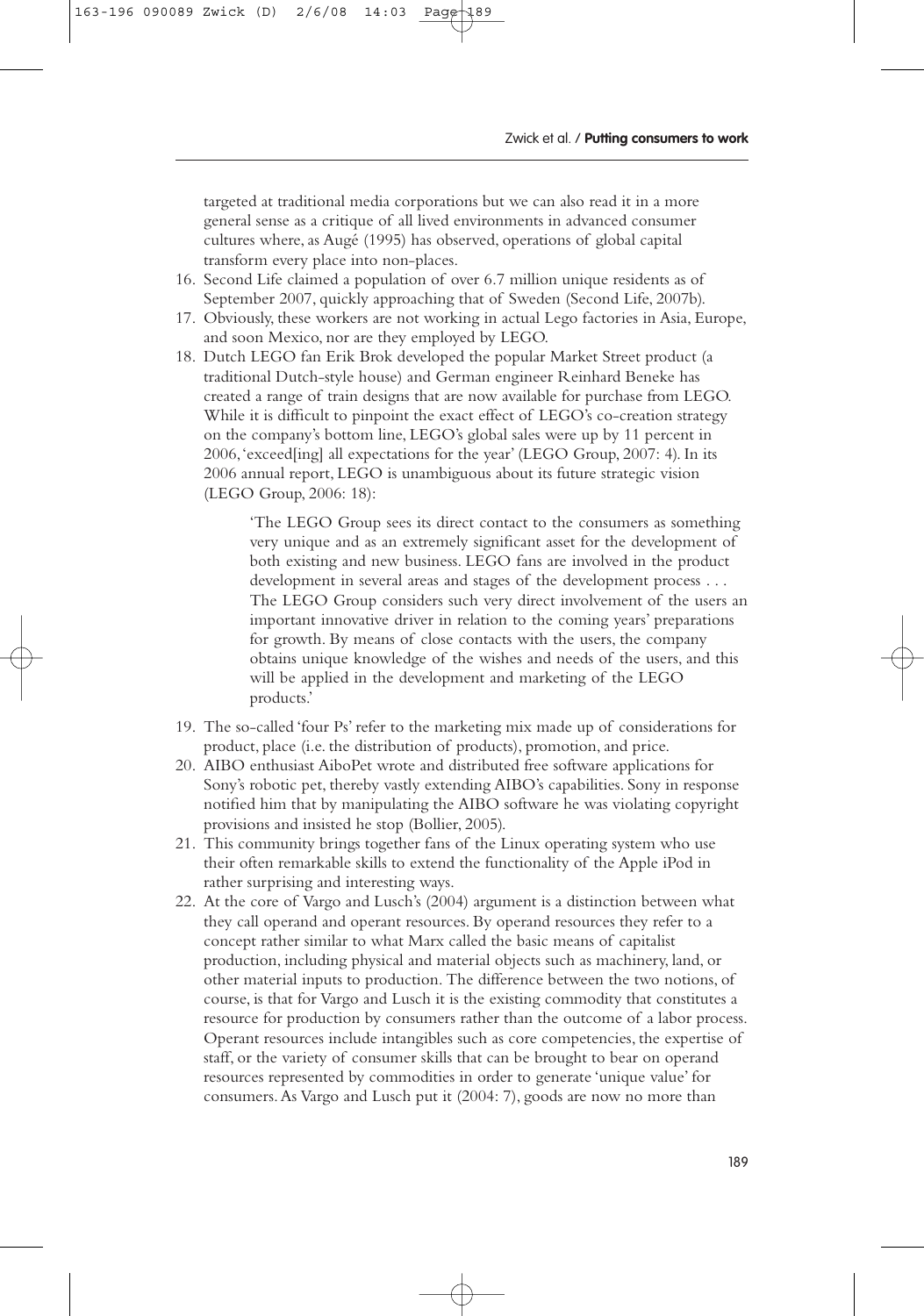'intermediate 'products' that are used by other operant resources (customers) as appliances in value-creation processes'.

#### References

- Arvidsson,A. (2001) 'From Counterculture to Consumer Culture: Vespa and the Italian youth market, 1958–1978', *Journal of Consumer Culture* 1(1): 47–71.
- Arvidsson,A. (2004) 'On the 'Pre-History of the Panoptic Sort': Mobility in Market Research', *Surveillance & Society* 1(4): 456–74.
- Arvidsson,A. (2005) 'Brands: A critical perspective', *Journal of Consumer Culture* 5(2): 235–58.
- Arvidsson,A. (2006) *Brands Meaning And Value in Media Culture*. London: Routledge.
- Arvidsson,A. (2007) 'Creative Class or Administrative Class? On Advertising and the "Underground"', *Ephemera:Theory & Politics in Organization* 7(1): 8–23.
- Augé, M. (1995) *Non-places: Introduction to an Anthropology of Supermodernity*. London and New York: Verso.
- Barber, B.R. (2007) *Consumed: How Markets Corrupt Children, Infantilize Adults, and Swallow Citizens Whole*. New York: W.W. Norton.
- Bartels, R. (1988) *The History of Marketing Thought*. Columbus, OH: Publishing Horizons.
- Baudrillard, J. (1998) *The Consumer Society: Myths and Structures*. London: Sage.

Beller, J.L. (1998) 'Kino-I, Kino-World: Notes on the Cinematic Mode of Production', in N. Mirzoeff (ed.) *The visual culture reader*, pp. 60–85. London and New York: Routledge.

- Beniger, J.R. (1986) *The Control Revolution:Technological and Economic Origins of the Information Society*. Cambridge, MA: Harvard University Press.
- Bollier, D. (2005) *Brand Name Bullies:The Quest to Own and Control Culture*. Hoboken, NJ: Wiley.
- Bond, J. and Kirshenbaum, R. (1998) *Under the Radar:Talking to Today's Cynical Consumer*. New York: Wiley.
- Borden, N.H. (1964) 'The Concept of the Marketing Mix', *Journal of Advertising Research* 2(September): 7–12.
- Bourdieu, P. (1984) *Distinction A Social Critique of the Judgment of Taste*. Cambridge, MA: Harvard University Press.
- Build-a-Bear Workshop (2007a) 'Company Fact Sheet', URL (accessed 22 August 2007): http://www.buildabear.com/aboutUs/OurCompany/FactSheet.pdf
- Build-a-Bear Workshop (2007b) 'See a Party in Action', URL (accessed 23 August 2007): www.buildabear.com/party/SeeAParty.aspx
- Build-a-Bear Workshop (2007c) 'Company Profile', URL (accessed 28 December 2007): http://phx.corporate-ir.net/phoenix.zhtml?c=182478&p=irol-homeProfile
- Castells, M. (1996) *The Rise of the Network Society*. Malden, MA: Blackwell.
- Castronova, E. (2005) *Synthetic worlds:The business and culture of online games*. Chicago: University of Chicago Press.
- Chesbrough, H.W. (2006) *Open Business Models: How to Thrive in the New Innovation Landscape*. Boston, MA: Harvard Business School Press.
- Cohen, L. (2003) *A Consumer's Republic:The Politics of Mass Consumption in Postwar America*. New York: A.A. Knopf.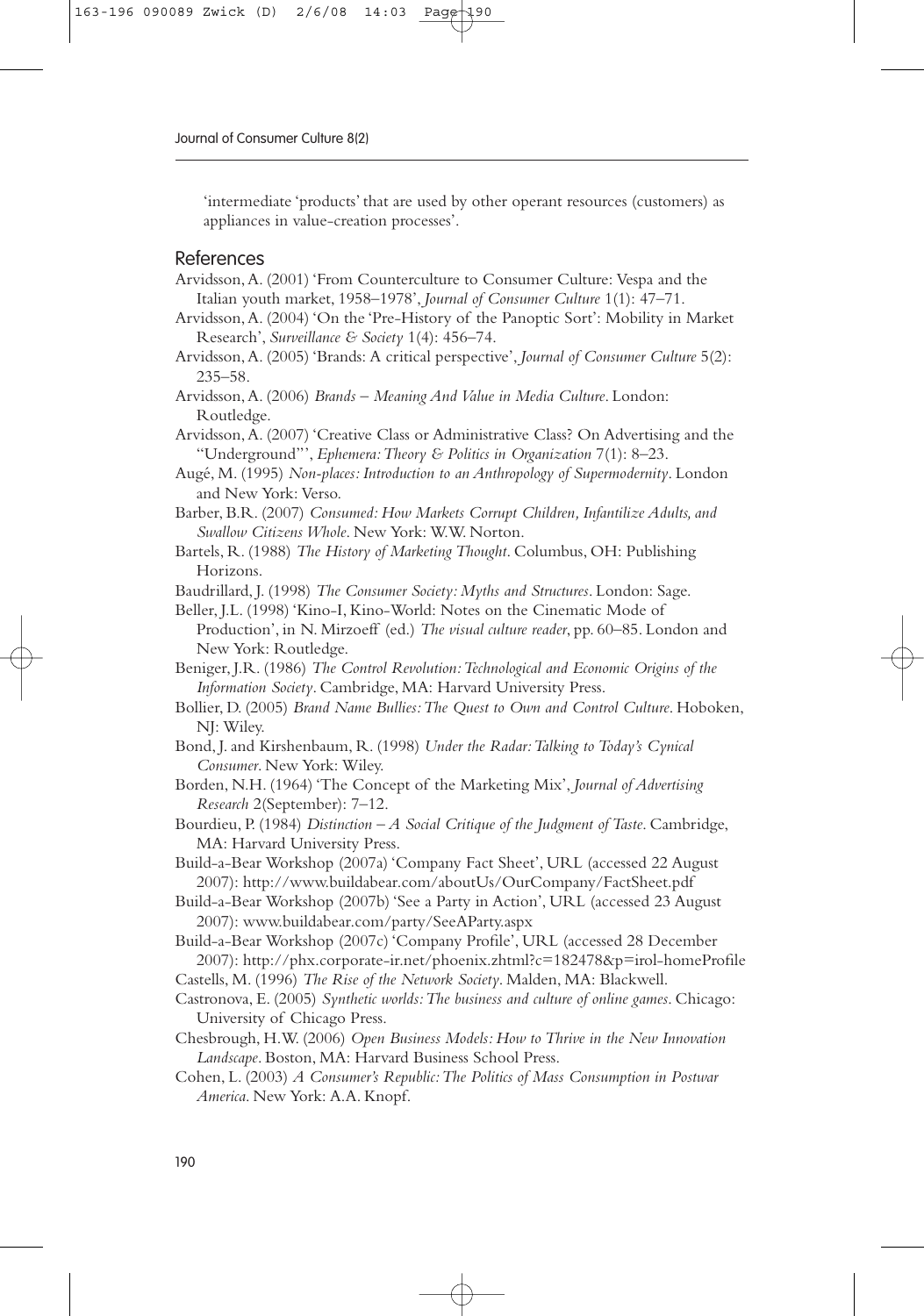- Communities Dominate Brands (2006) 'The Society and Economics of the Virtual Kingdom', 19 May, URL (accessed 1 August 2007): http://communities-dominate. blogs.com/brands/2006/05/living\_in\_the\_v.html
- Crainer Dearlove (2007) 'The Thinkers 50', URL (accessed 18 February 2007): http://www.thinkers50.com
- Culliton, J.W. (1948) *The Management of Marketing Costs*. Boston, MA: Division of Research, Graduate School of Business, Harvard University.
- D'Aveni, R.A. and Gunther, R. (1994) *Hypercompetition: Managing the Dynamics of Strategic Maneuvering*. New York: Maxwell Macmillan.
- De Certeau, M. (1984) *The Practice of Everyday Life*. Berkeley, CA: University of California Press.
- Deleuze, G. (1992) 'Postscript on the Societies of Control', *October* 59(Winter): 3–7.
- Denegri-Knott, J., Zwick, D. and Schroeder, J.E. (2006) 'Mapping Consumer Power: An Integrative Framework for Marketing and Consumer Research', *European Journal of Marketing* 40(9–10): 950–71.
- Dreyfus, H.L. and Rabinow, P. (1982) *Michel Foucault: Beyond Structuralism and Hermeneutics*. Chicago: University of Chicago Press.
- Drucker, P.F. (1950) *The New Society:The Anatomy of the Industrial Order*. New York: Harper.
- Drucker, P.F. (1954) *The Practice of Management*. New York: Harper.
- du Gay, P., Hall, S., Janes, L. and Negus, K. (1997) *Doing Cultural Studies:The Story of the Sony Walkman*. London: Sage.
- Dyer-Witheford, N. (1999) *Cyber-Marx: Cycles and Circuits of Struggle in high-technology Capitalism*. Urbana, IL: University of Illinois Press.
- Dyer-Witheford, N. (2003) 'Sim Capital: General Intellect,World Market, Species Being, and the Video Game', *Electronic Book Review*, URL (accessed 13 October 2007): http://www.electronicbookreview.com/thread/technocapitalism/ marxinalia
- Elliot, S. (2006) 'Letting Customers Control Marketing: Priceless', *New York Times* Online, 9 October, URL (accessed 18 February 2008):
- http://www.nytimes.com/2006/10/09/business/media/09adcol.html?fta=y. Elmer, G. (2004) *Profiling Machines: Mapping the Personal Information Economy*. Cambridge, MA: MIT Press.
- Firat, F.A. and Dholakia, N. (1998) *Consuming People: From Political Economy to Theatres of Consumption*. London: Routledge.
- Foucault, M. (1991) 'Governmentality', in G. Burchell, C. Gordon and P. Miller (eds) *The Foucault Effect*, pp. 87–104. Chicago: University of Chicago Press.
- Frank, T. (1999) *The Conquest of Cool*. Chicago and London: University of Chicago Press.
- Frank, T. (2000) *One Market under God: Extreme Capitalism, Market Populism and the End of Economic Democracy*. New York: Doubleday.
- Frank, T. and Weiland, M. (1997) *Commodify your Dissent: Salvos from The Baffler*. New York: W.W. Norton.
- Gabriel,Y. and Lang, T. (1995) *The Unmanageable Consumer: Contemporary Consumption and its Fragmentations*. London and Thousand Oaks, CA: Sage.
- Gandy, O.H. (1993) *The Panoptic Sort:A Political Economy of Personal Information*. Boulder, CO: Westview Press.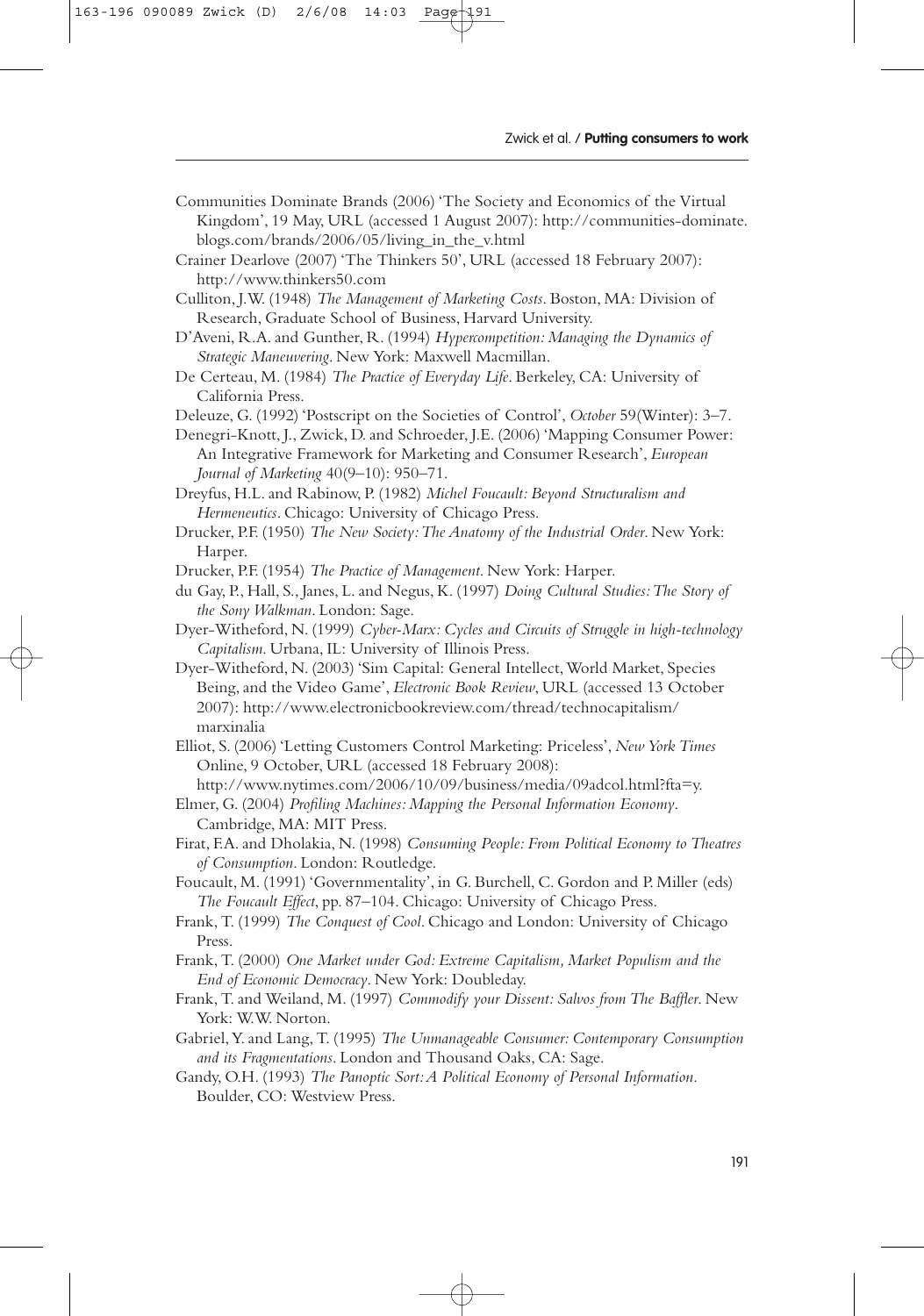- Gottdiener, M. (1997) *The Theming of America: Dreams, Visions, and Commercial Spaces.* Boulder, CO: Westview.
- Gramsci,A. (1971) 'Americanism and Fordism', in Q. Hoare and G. Nowell-Smith (eds) *Selections from the Prison Notebooks of Antonio Gramsci*, pp. 277–318. London: Lawrence and Wishart.
- Hall, S. (1980) 'Encoding/Decoding', in S. Hall, D. Hobson,A. Lowe and P.Willis (eds) *Culture, Media, Language*, pp. 128–38. London: Hutchinson.
- Hall, S. (1996) 'Signification, Representation, Ideology: Althusser and the Post-Structuralist Debates', in J. Curran, D. Morley and V.Walkerdine (eds) *Cultural Studies and Communications*, pp. 11–34. London: Arnold.
- Hardt, M. and Negri,A. (2000) *Empire*. Cambridge, MA: Harvard University Press.
- Hartman, T. (2007) 'On the Ikeaization of France', *Public Culture* 19(3): 483–98.
- Haughton, L. (2005) 'The Rising Tide of Customer Defection', *Small Business Trends* 16 August, URL (accessed 23 December 2007): http://www.smallbiztrends.com/ 2005/08/rising-tide-of-customer-defection
- Heath, J. and Potter,A. (2004) *The Rebel Sell:Why Culture can't be Jammed*. Toronto: Harper Collins.
- Hellekson, K. and Busse, K. (2006) *Fan Fiction and Fan Communities in the Age of the Internet: New Essays*. Jefferson, NC: McFarland.
- Hennig-Thurau, T. and Hansen, U. (2000) *Relationship Marketing: Gaining Competitive Advantage through Customer Satisfaction and Customer Retention*. Berlin and New York: Springer.
- Holt, D.B. (2000) 'Postmodern Markets', in J. Cohen and J. Rogers (ed.) *New Democracy Forum*, pp. 63–68. Beacon Press: Boston, MA.
- Holt, D.B. (2006) 'Jack Daniel's America: Iconic Brands as Ideological Parasites and Proselytizers', *Journal of Consumer Culture* 6(3): 355–77.
- Holtzman, D.H. (2007) 'To Catch a Virtual World Thief; Too Strict a Definition of Intellectual-property Theft in Places like Second Life could have a Chilling Effect on Entrepreneurialism and Innovation', *BusinessWeek Online* 21 September, URL (accessed 26 December 2007): http://www.businessweek.com/technology/ content/sep2007/tc20070921\_399681.htm
- Jenkins, H. (1992) *Textual Poachers: Television Fans and Participatory Culture*. New York: Routledge.
- Jenkins, H. (2006) *Convergence Culture:Where Old and New Media Collide*. New York: New York University Press.
- Jhally, S. and Livant, B. (1986) 'Watching as Working: The Valorization of Audience Consciousness', *Journal of Communication* 36(3): 124–43.
- Joshi,A.W. and Sharma, S. (2004) 'Customer Knowledge Development: Antecedents and Impact on New Product Performance', *Journal of Marketing* 68(October): 47–59.
- Keiningham, T.L. and Vavra, T.G. (2001) *The Customer Delight Principle: Exceeding Customers' Expectations for Bottom-line Success*. Chicago: McGraw Hill.
- Keith, R.J. (1960) 'The Marketing Revolution', *Journal of Marketing* 24( January): 35–8.
- Kelly, K. (1998) *New Rules for the New Economy: 10 Radical Strategies for a Connected World*. New York: Viking.
- Kennedy, K.N., Goolsby, J.R. and Arnould, E.J. (2003) 'Implementing a Customer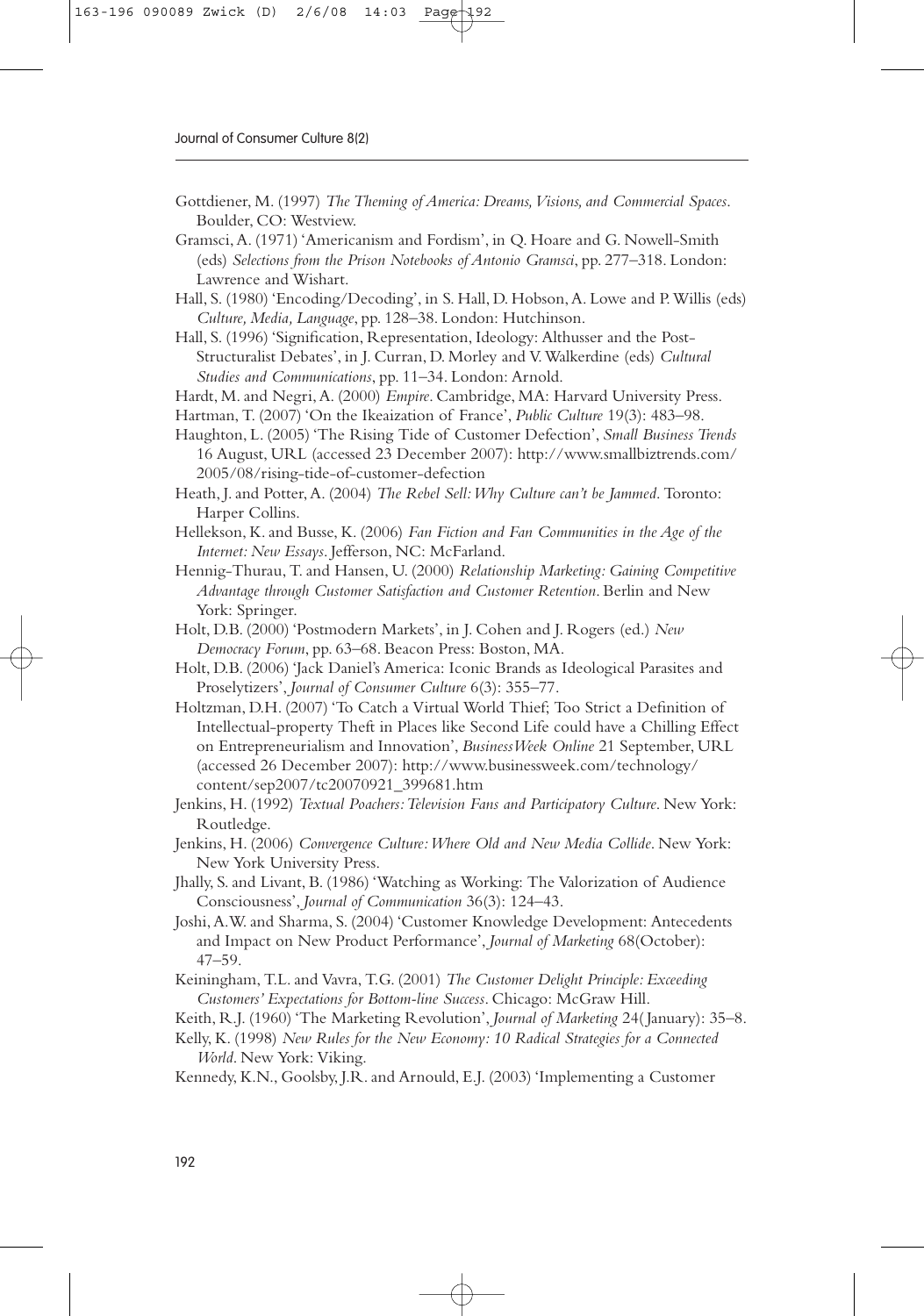Orientation: Extension of Theory and Application', *Journal of Marketing* 67(October): 67–81.

- Kline, S., Dyer-Witheford, N. and De Peuter, G. (2003) *Digital Play:The Interaction of Technology, Culture, and Marketing*. Montreal and Ithaca, NY: McGill-Queen's University Press.
- Kohli,A.K. and Jaworski, B.J. (1990) 'Market Orientation: The Construct, Research Propositions, and Managerial Implications', *Journal of Marketing* 54(April): 1–18.
- Kotler, P. (1972) 'A Generic Concept of Marketing', *Journal of Marketing* 36(April): 46–54.
- Kotler, P. and Levy, S. (1969) 'Broadening the Concept of Marketing', *Journal of Marketing* 33( January) 10–15.
- Kozinets, R.V. (2001) 'Utopian Enterprise: Articulating the Meanings of Star Trek's Culture of Consumption', *Journal of Consumer Research* 28( June): 67–88.
- Kuepers,W. (2002) 'Phenomenology of Aesthetic Organising Ways towards Aesthetically Responsive Organizations', *Consumption, Markets and Culture* 5(1): 21–46.
- Kumar, K. (1995) *From Post-Industrial to Post-Modern Society*. Oxford: Blackwell.
- Lagace, M. (2004) 'Your Customers: Use Them or Lose Them', *Harvard Business School Working Knowledge Series* 19 July, URL (accessed 26 December 2007): http://hbswk.hbs.edu/item/4267.html
- Lash, S. and Urry, J. (1994) *Economies of Signs and Space*. London: Sage.
- Lazzarato, M. (1996) 'Immaterial Labour', in P.Virno and M. Hardt (ed.) *Radical Thought in Italy:A Potential Politics*, pp. 133–47. Minneapolis MN: University of Minnesota Press.
- Learmans, R. (1993) 'Bringing the Consumer Back In', *Theory, Culture & Society* 10(1): 153–61.
- LEGO Factory (2007) Website, URL (accessed 22 October 2007): www.LEGOfactory.com
- LEGO Group (2006) 'Annual Report 2006 LEGO Group', URL (accessed 21 October 2007): http://assets.lego.com/upload/contentTemplating/ LEGOAboutUs-PressReleases/ otherfiles/2057/upload44BB68DF-BC1F-4762–842D-A7049E5FF1E9.pdf
- LEGO Group (2007) 'Company Profile: An Introduction to the LEGO Group 2007', URL (accessed 22 October 2007): http://cache.lego.com/downloads/aboutus/ LEGO\_company\_profile\_UK.pdf
- Levine, R. (2000) *The Cluetrain Manifesto:The End of Business as Usual*. Cambridge, MA: Perseus Books.
- Levy, S.J. (1959) 'Symbols for Sale', *Harvard Business Review* 37( July–August): 117–24.
- Lury, C. (2004) *Brands:The Logos of the Global Economy*. London: Routledge.
- Lusch, R.F. and Vargo, S.L. (2006) *The Service-dominant Logic of Marketing: Dialog, Debate, and Directions*. MArmonk, NY: M.E. Sharpe.
- Lyon, D. (2001) *Surveillance Society: Monitoring Everyday Life*. Buckingham and Phildelphia, PA: Open University.
- MacArthur, K. (2007) 'Golden Arches enlists an Army of McMommies', *Advertising Age*, 11 June: 1, 44.
- Marx, K. (1973) *Grundrisse der Kritik der Politischen Oekonomie* (Outlines of the critique of political economy), trans. Martin Nicolaus. Harmondsworth: Penguin.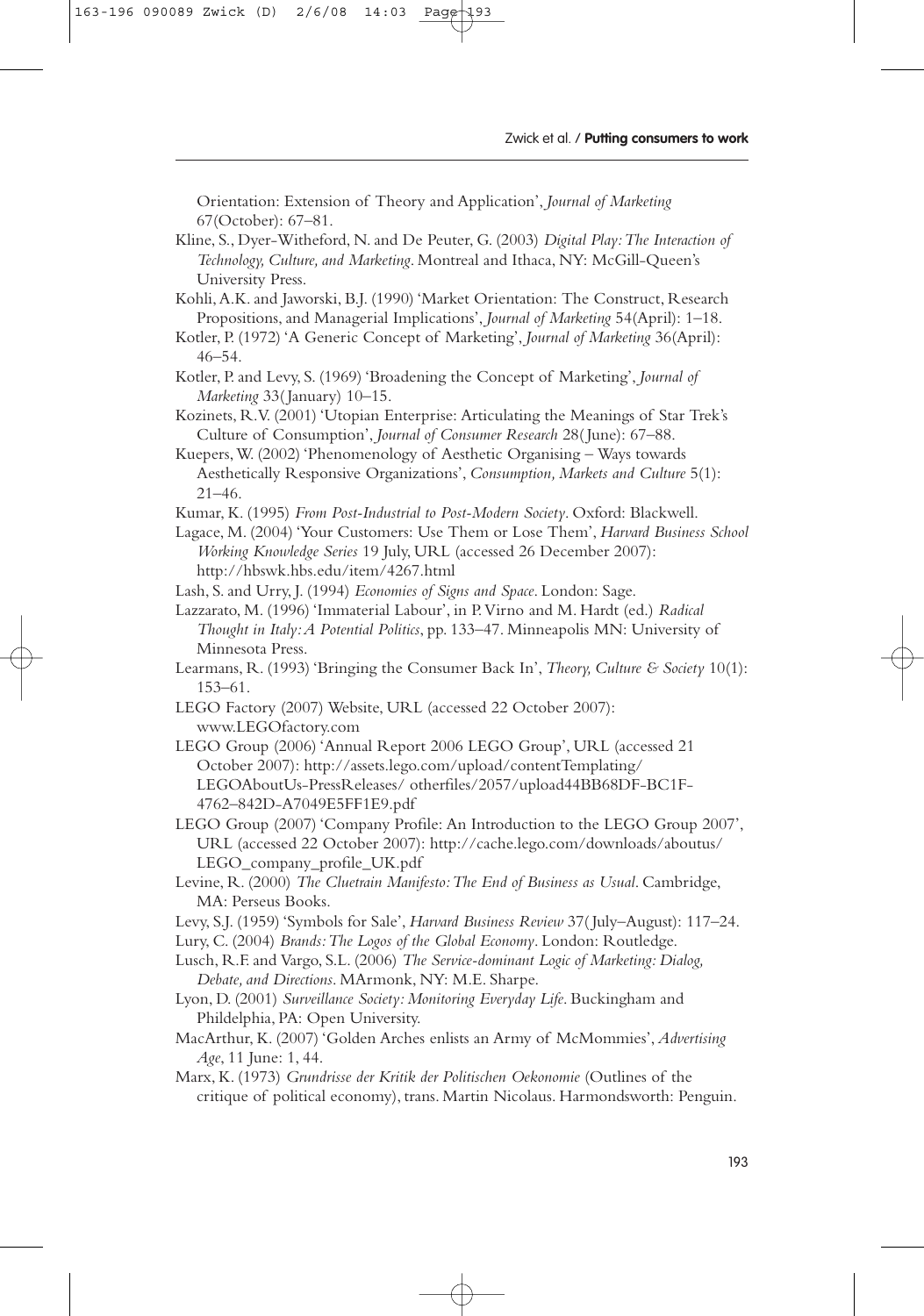- McLuhan, M. and Nevitt, B. (1972) *Take Today:The Executive as Dropout*. New York: Harcourt, Brace Jovanovich.
- Miller, P. and Rose, N. (1997) 'Mobilizing the Consumer', *Theory, Culture, & Society* 14(1): 1–36.
- Moor, E. (2003) 'Branded Spaces: The Scope of "New Marketing"', *Journal of Consumer Culture* 3(1): 39–60.
- Morgan, R.M. and Hunt, S.D. (1994),'The Commitment-Trust Theory of Relationship Marketing', *Journal of Marketing* 58( July): 20–38.
- Narver, J.C. and Slater, S.F. (1990) 'The Effect of a Market Orientation on Business Profitability', *Journal of Marketing* 54(October): 20–35.
- Negri,A. (1989) *The Politics of SUBVERSION:A MANIFESTO for the Twenty-first Century*. Cambridge: Polity Press.
- Negus, K. (2002) 'The Work of Cultural Intermediaries and the Enduring Distance between Production and Consumption', *Cultural Studies* 16(4): 501–15.
- Pardee, W.J. (1996) *To Satisfy and Delight your Customer: How to Manage for Customer Value*. New York: Dorset House.
- Payne,A. and Frow, P. (2005) 'A Strategic Framework for Customer Relationship Management', *Journal of Marketing* 69(October): 167–76.
- Peppers, D. and Rogers, M. (1993) *The One to One Future: Building Relationships One Customer at a Time*. New York: Currency Doubleday.
- Pine, B.J. and Gilmore, J.H. (1999) *The Experience Economy:Work is Theatre and every Business a Stage*. Boston, MA: Harvard Business School Press.
- Prahalad, C.K. (2007) 'Opening Keynote Address Facing the Future', presented at the 40th Anniversary International Colloquy, 6 June, Schulich School of Business, York University, Canada.
- Prahalad, C.K. and Ramaswamy, V. (2000) 'Co-opting Customer Competence', *Harvard Business Review* 78( January –February): 79–87.
- Prahalad, C.K. and Ramaswamy, V. (2002) 'The Cocreation Connection', *Strategy and Business* 27(2): 51–60.
- Prahalad, C.K. and Ramaswamy, V. (2004a) 'Co-creation Experiences: The Next Practice in Value Creation', *Journal of Interactive Marketing* 18(3): 5–14.
- Prahalad, C.K. and Ramaswamy,V. (2004b) *The Future of Competition: Co-creating Unique Value with Customers*. Boston, MA: Harvard Business School.
- Price, L.L. and Arnould, E.J. (1999) 'Commerical Friendships: Service Provider – Client Relationships in Context', *Journal of Marketing* 63(October): 38–56.
- Ratto, M. (2005) ''Don't Fear the Penguins': Negotiating the Trans-local Space of Linux Development', *Current Anthropology* 46(5): 827–34.
- Reed, D. (2005) 'Airlines Try to Make Internet Work for them', *USA Today* 31 May, URL (accessed 14 August 2007): http://www.usatoday.com/travel/2005-10-31 airlines-web\_x.htm
- Ritzer, G. (1999) *Enchanting a Disenchanted World*. Thousand Oaks, CA: Pine Forge Press.
- Ritzer, G. (2004) *The McDonaldization of Society* (4th edn). Thousand Oaks, CA: Pine Forge Press.
- Roemer, J.E. (1982) 'Property Relations vs. Surplus Value in Marxian Exploitation', *Philosophy and Public Affairs* 11(4): 281–313.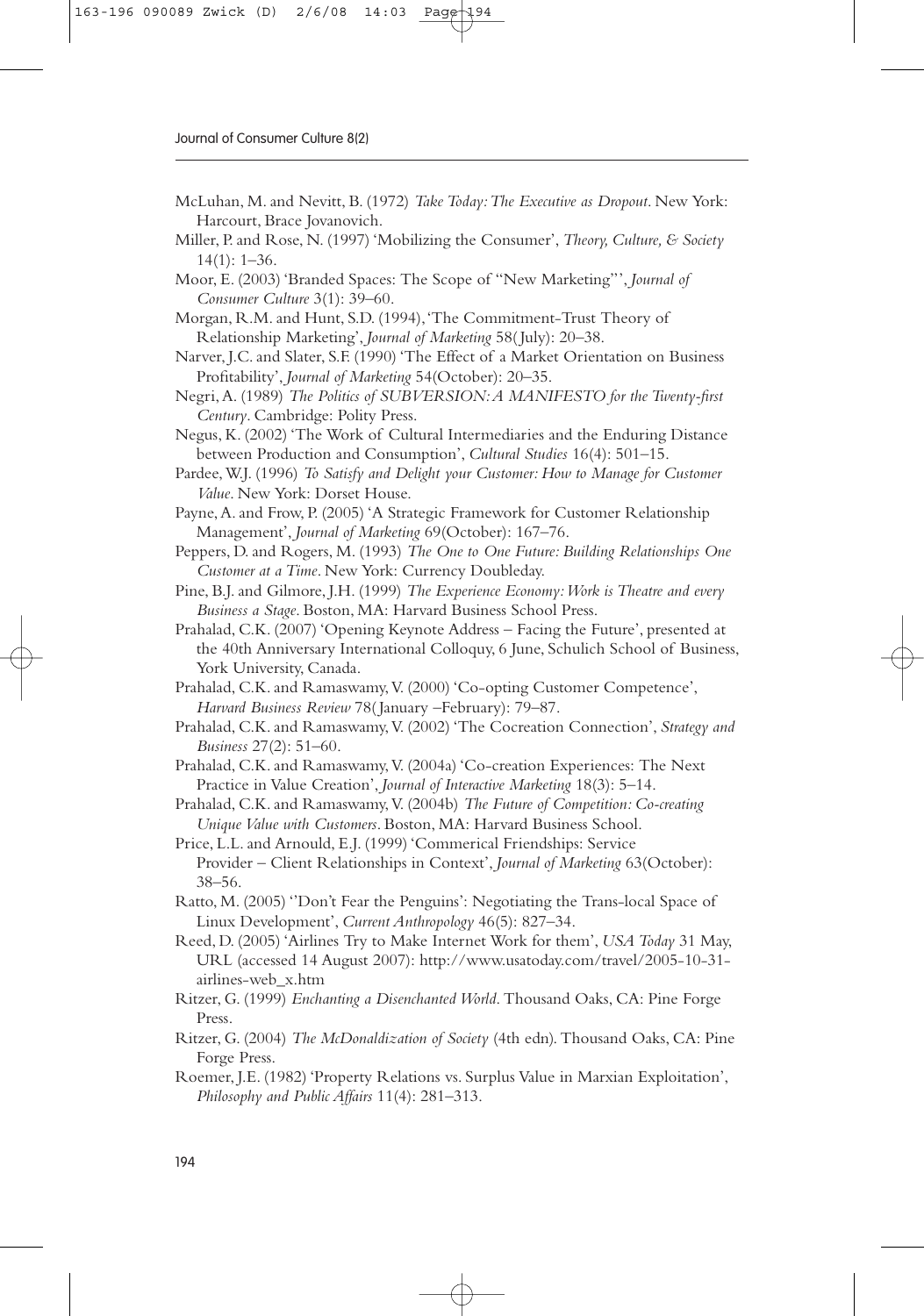- Rose, N. (1997) *Inventing Ourselves: Psychology, Power, and Personhood*. Cambridge, MA: Cambridge University Press.
- Rose, N. (1999) *Powers of freedom: Reframing political thought*. Cambridge, MA: Cambridge University Press.
- Rose, N. (2001) 'The Politics of Life Itself', *Theory, Culture & Society* 18(6): 1–30.
- Ryals, L. (2005) 'Making Customer Relationship Management Work: The Measurement and Profitable Management of Customer Relationships', *Journal of Marketing* 69(October): 252–61.
- Rymaszewski, M.,Au,W.J.,Wallace, M.,Winters, C., Ondrejka, C., and Batstone-Cunningham, B. (2006) *Second Life:The Official Guide*. Hoboken, NJ: Wiley.
- Schmitt, B. (1999) *Experiential Marketing: How to Get Customers to Sense, Feel,Think, Act, and Relate to your Company and Brands*. New York: Free Press.
- Schor, J. (2004) *Born to Buy:The Commercialized Child and the New Consumer Culture*. New York: Scribner.
- Second Life (2007a) Website home page, URL (accessed 17 December 2007): http://www.secondlife.com
- Second Life (2007b) 'Economic Statistics', URL (accessed 28 December 2007): http://secondlife.com/whatis/economy\_stats.php.
- Seth, R. and Seth, K. (2005) *Creating Customer Delight:The How and Why of CRM*. Thousand Oaks, CA: Response Books.
- Sheth, J.N., Sisodia, R.S. and Sharma,A. (2000) 'The Antecedents and Consequences of Customer-Centric Marketing', *Journal of the Academy of Marketing Science* 28(1): 55–66.
- Sklair, L. (2001) *The Transnational Capitalist Class*. Malden, MA: Blackwell.

Staw, B.M. and Epstein, L.D. (2000) 'What Bandwagons Bring: Effects of Popular Management Techniques on Corporate Performance, Reputation, and CEO Pay', *Administrative Science Quarterly* 45(3): 523–56.

- Tapscott, D. (1995) *The Digital Economy: Promise and Peril in the Age of Networked Intelligence*. New York: McGraw-Hill.
- Tapscott, D. (1999) *Creating Value in the Network Economy*. Boston, MA: Harvard Business School Press.
- Tapscott, D. and Williams,A.D. (2006) *Wikinomics: How Mass Collaboration Changes Everything*. New York: Portfolio.
- Tapscott, D., Lowy,A. and Ticoll, D. (2000) *Digital Capital: Harnessing the Power of Business Webs*. Boston, MA: Harvard Business School Press.
- Terranova, T. (2000) 'Free Labor: Producing Culture for the Digital Economy', *Social Text 63* 18(2): 33–58.
- Terranova, T. (2004) *Network Culture: Politics for the Information Age*. London and Ann Arbor, MI: Pluto Press.

Thomas, D. (2002) *Hacker Culture*. Minneapolis, MN: University of Minnesota Press.

Thompson, C.J. and Troester, M. (2002) 'Consumer Value Systems in the Age of Postmodern Fragmentation: The Case of the Natural Health Microculture', *Journal of Consumer Research* 28(March): 550–71.

Thompson, E.P. (1980) *The Making of the English Working Class*. London: Penguin. Thrift, N.J. (2005) *Knowing Capitalism*. London: Sage.

Toffler,A. (1980) *The Third Wave*. New York: Bantam Books.